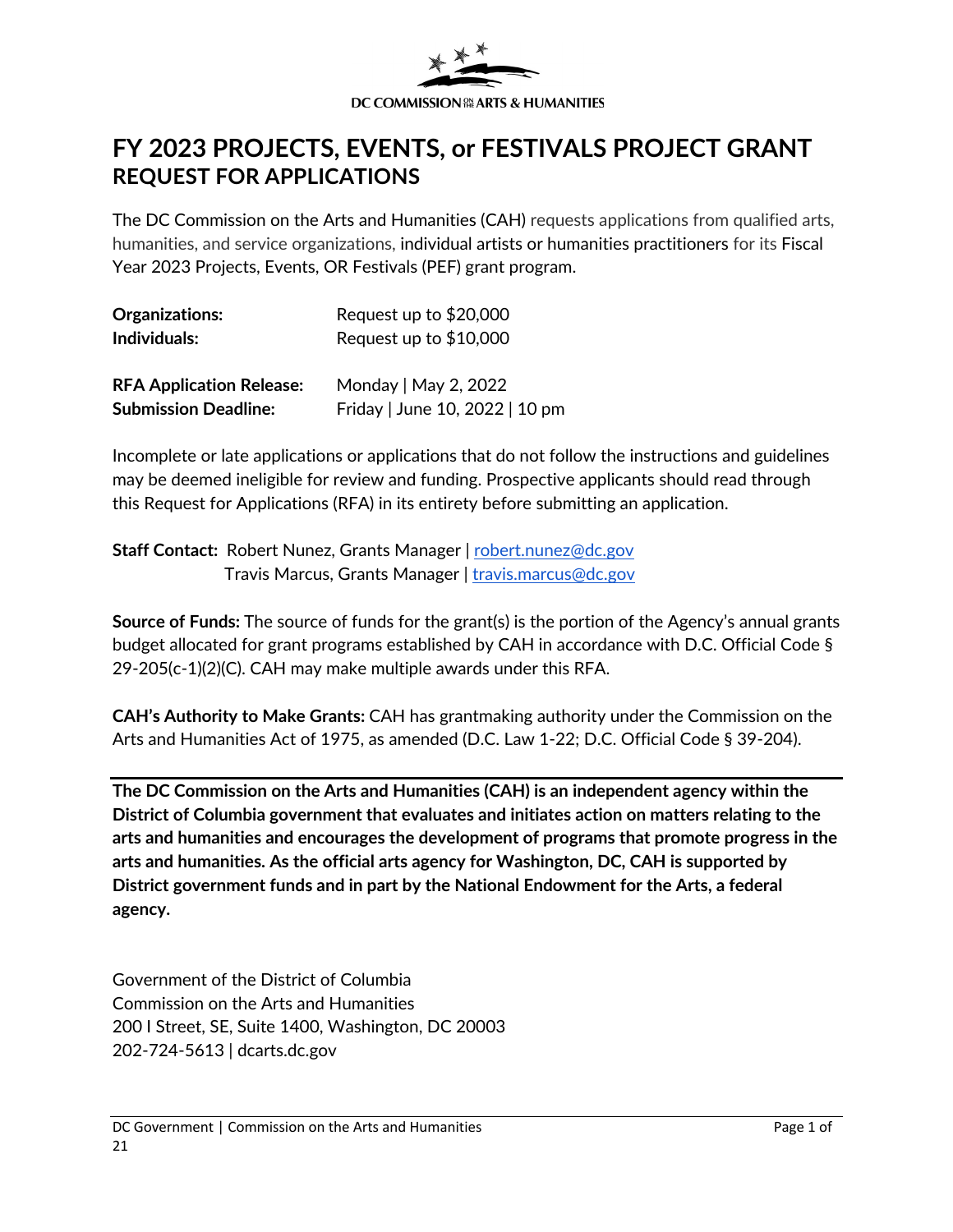**Table of Contents**

| <b>OVERVIEW</b>                                                    | 3  |
|--------------------------------------------------------------------|----|
| <b>GRANT PROGRAM GOALS</b>                                         | 3  |
| SUPPORTED PROJECT CATEGORIES                                       | 3  |
| <b>ELIGIBILITY REQUIREMENTS</b>                                    | 4  |
| <b>ALLOWABLE COSTS</b>                                             | 6  |
| INCLUSION, DIVERSITY, EQUITY, AND ACCESS (I.D.E.A.)                | 8  |
| I.D.E.A. DEFINITIONS                                               | 8  |
| <b>GRANT PREPARATION AND TECHNICAL ASSISTANCE WORKSHOPS</b>        | 9  |
| <b>GRANT APPLICATION PROCESS</b>                                   | 10 |
| CONDITIONS OF FUNDING, REPORTING REQUIREMENTS, GRANT CANCELLATIONS | 11 |
| RISK MANAGEMENT AND PERFORMANCE MONITORING                         | 14 |
| <b>CONTACT INFORMATION</b>                                         | 15 |
| <b>REVIEW CRITERIA</b>                                             | 16 |
| <b>APPLICATION CHECKLIST</b>                                       | 17 |
| ADDENDUM A: WORK SAMPLES AND SUPPLEMENTARY MATERIALS               | 19 |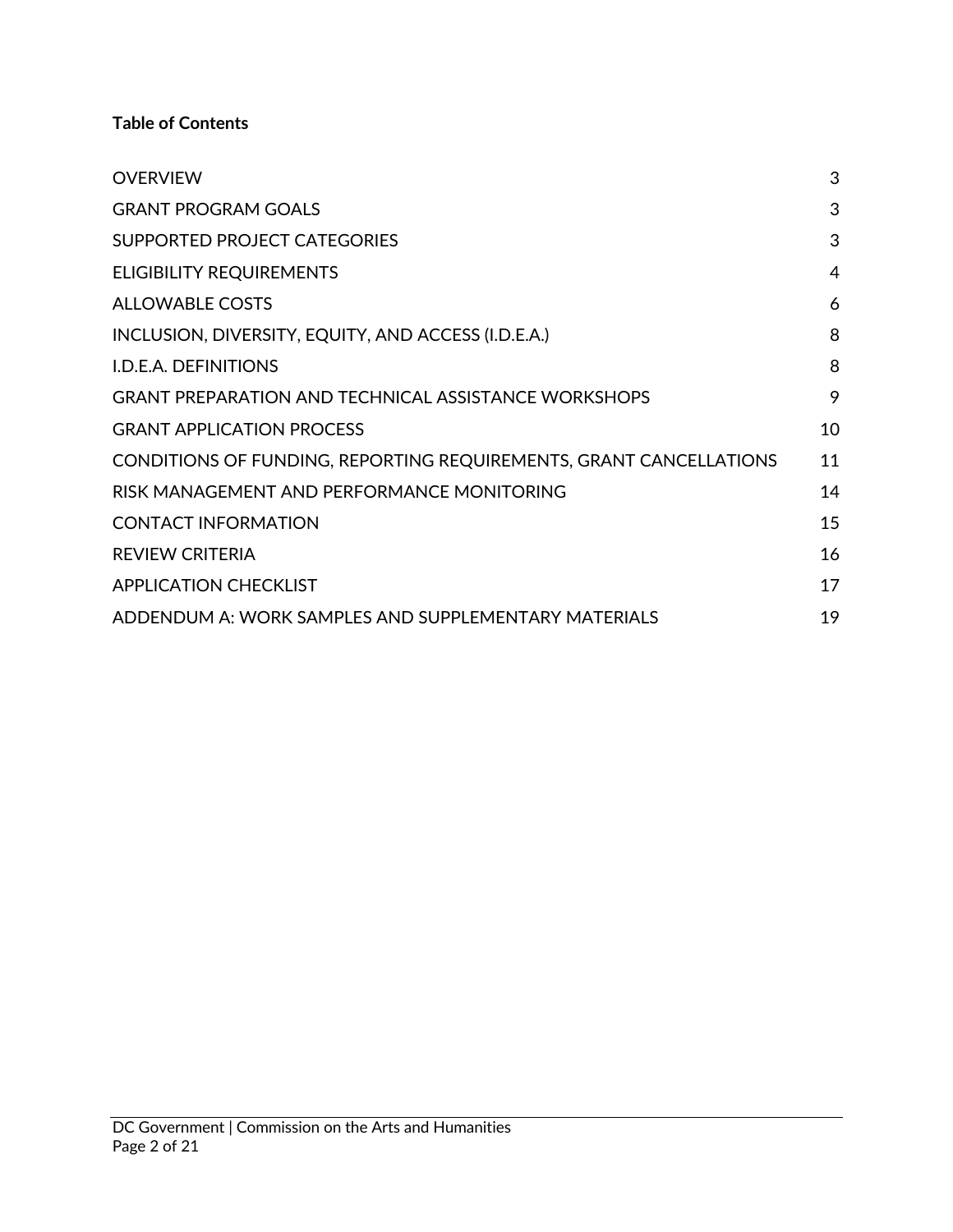# **[PROJECTS, EVENTS, or FESTIVALS PROJE](#page-18-0)CT GRANT**

Applicants may submit one (1) Projects, Events, Festivals Grant application per fiscal year

### <span id="page-2-0"></span>**OVERVIEW**

The Projects, Events, or Festivals (PEF) Grant offers support to qualified Individuals and nonprofit arts, humanities, arts education, and service organizations to deliver exemplary programs that promote arts and/or humanities activities to a diverse range of communities within the District of Columbia. CAH will award select applicants ("grantees") a grant of funds to support the delivery of their proposed project. CAH grant funds must be spent within CAH's Fiscal Year 2023 (FY 2023) (October 1, 2022, to September 30, 2023). Grant award funds cover expenses made only within this period.

Grants are competitive and applications are organized for review in cohorts based on the following qualifying project categories: (1) Organizations; or (2) Individuals.

Award amounts are subject to CAH's availability of funds and are based upon the advisory review panel score and ranking.

All Projects Events Festivals awards no longer require a 1:1 cash match.

#### **GRANT PROGRAM GOALS**

By making its PEF grant awards, CAH endeavors to:

- <span id="page-2-1"></span>● Provide access to high-quality arts and humanities experiences for all District of Columbia residents.
- Improve quality of life by supporting vibrant community projects within the arts and humanities.
- <span id="page-2-2"></span>● Strengthen the creative economy through investments in local individuals and organizations.

#### **SUPPORTED PROJECT CATEGORIES**

CAH accepts applications for projects of all sizes that demonstrate District impact and engage District residents and visitors.

CAH encourages community-based projects that share characteristics such as geographic location, common interests, or community impact. Arts and humanities projects may include, but are not limited to: concerts; visual arts exhibitions; literary readings; or festivals that feature dance, folk art, film, music, theatre and other art forms. Applicants who are unsure if their project may qualify for this grant program are encouraged to contact a CAH grants manager.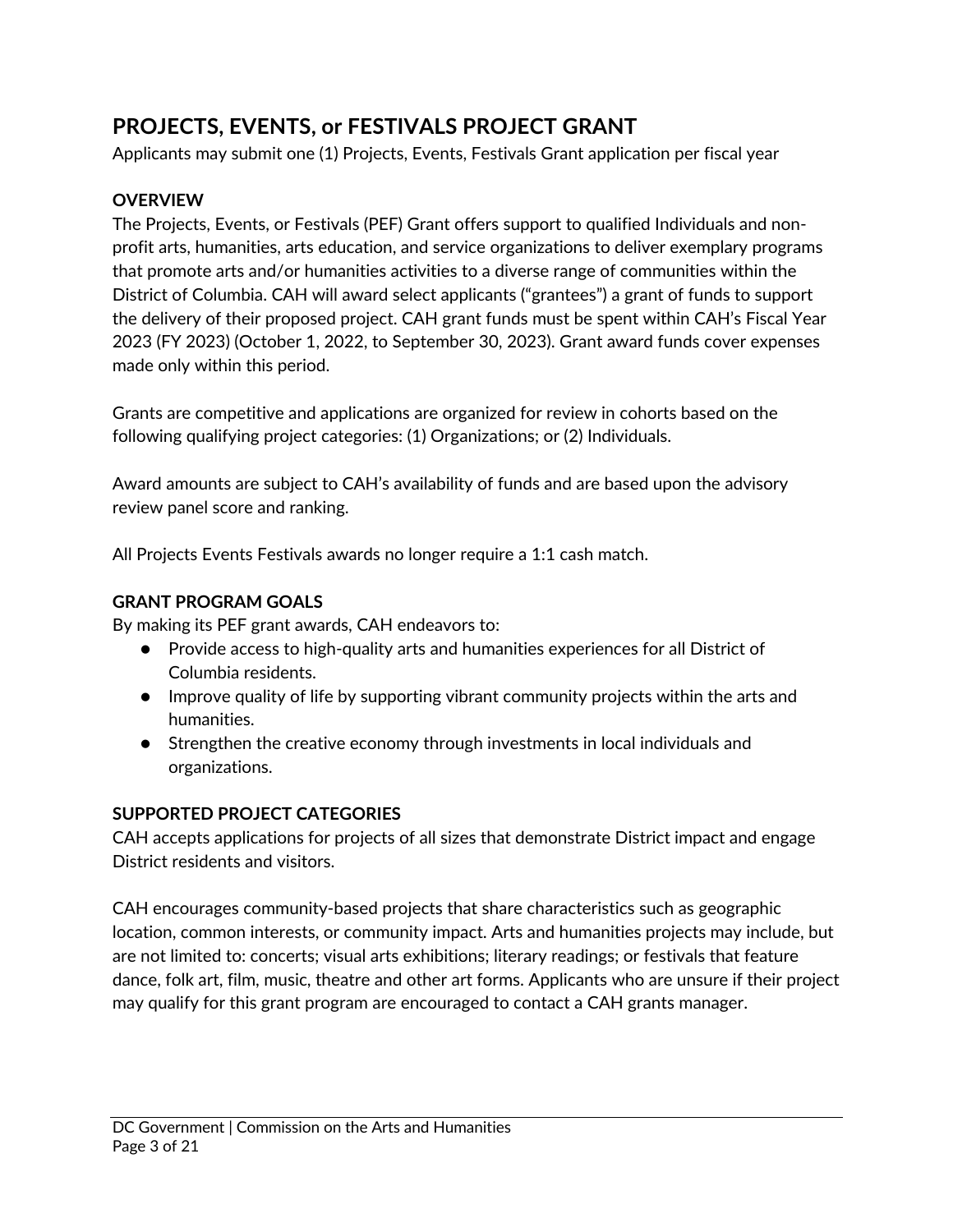Projects, Events, or Festivals applicants will be reviewed by cohorts based on applicant type (individuals or organizations). Cohorts will be determined by CAH based on the pool of applications received.

### **APPLICATION REQUIREMENTS**

Applicants shall, in their respective grant applications:

- Clearly articulate the design, deliverables, and schedule of the project, including the impact of the project on the community and on the artists and/or organization involved in the execution.
- Demonstrate knowledge of the community and community members where the project is implemented and reflect this understanding of its location and participants through the design of its proposed project(s).
- Employ methods and technology, where appropriate, to ensure project accessibility and engagement for all project participants.
- Present one distinct project with a clear plan for project budgeting, marketing, and a timeline for implementation. It is not recommended that applicants include multiple projects in their applications.
- <span id="page-3-0"></span>● Include a certificate of general liability insurance or a price quote from an insurance provider detailing coverage for the entire period of the proposed grant award.

## **ELIGIBILITY REQUIREMENTS**

Prior to submitting applications, applicants must meet all of the following eligibility requirements:

#### **Organizations**

Be incorporated as a nonprofit with a federally-designated tax exempt status under

- section 501(c)(3) of the United States Internal Revenue Service (IRS) code, as evidenced by an IRS determination letter that is dated at least one year prior to the application deadline date.
- Be registered with, and authorized to do business in, the District as either a "Domestic" entity (that is, an entity that was incorporated in the District) or a "Foreign" entity (that is, an entity that was incorporated in another state).
- Ensure that one hundred percent (100%) of the grant award dollars are used to support District of Columbia programming, inclusive of direct and indirect costs;
- Proposed planning and implementation fully carried out in the District of Columbia.
- Have an active Board of Directors.
- Register and comply with the regulatory requirements of pertinent government agencies including: DC Department of Consumer and Regulatory Affairs' (DCRA), DC Office of the Chief Financial Officer (OCFO), DC Department of Employment Services (DOES); and the US Internal Revenue Service (IRS).
- Obtain certification of "Citywide Clean Hands" (CCH) from the District of Columbia Office of Tax and Revenue (see Citywide Clean Hands- Page 13).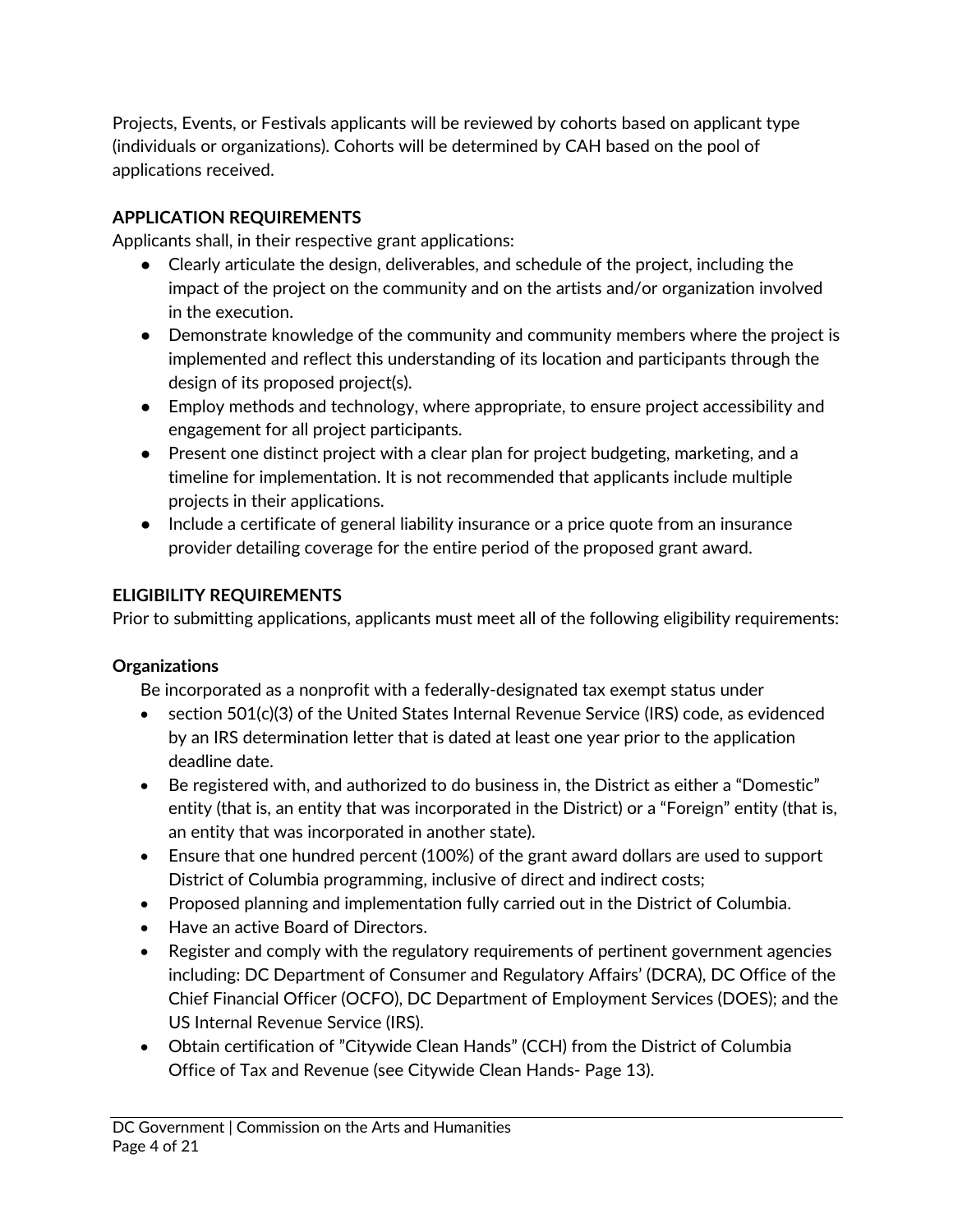- Be in "good standing" with CAH. (Note: A CAH grantee that has failed to comply with any CAH mandates (e.g. grant reporting), may not be in "good standing" with CAH and may be ineligible to receive additional funds.
- Have a principal business office address that is located in the District of Columbia, subject to an on-site visit. (Note: CAH will not allow post office boxes or the addresses of board members or volunteers as evidence of the principal business address).

### **Individuals**

- Be a legal District of Columbia resident for at least one (1) year prior to the submission deadline.
- Have a permanent District of Columbia address, as listed on government issued identification or tax returns. Post office boxes may not be used as a permanent address.
- Maintain District of Columbia residency during the entire granting fiscal year.
- Propose planning and implementation fully carried out in the District of Columbia.
- Be an artist, arts professional, and/or humanities practitioner, aged 18 or older.
- Be in "good standing" with CAH. (Note: A CAH grant applicant who has failed to comply with all applicable CAH-related mandates (e.g., failed to submit to CAH required reports related to prior CAH funding), is not in "good standing" with CAH and, accordingly, is ineligible to receive additional funds from CAH in FY 2023).
- Obtain certification of "Citywide Clean Hands" (CCH) from the District of Columbia Office of Tax and Revenue (see Citywide Clean Hands- Page 13).
- If an individual has any affiliation with an arts organization (CEO, founder, employee, etc.), funded projects must not be a part of the organization's season of work.

Organizational and Individual Applicants restricted from applying include:

- Organizations awarded funds in the FY 2023 General Operating Support grant are prohibited from applying to PEF for FY 2023.
- Applicants are prohibited from submitting PEF applications for projects that feature temporary or permanent public art projects. For more information on public art projects, review the Public Art Building Communities (PABC) grant program.
- Applicants are prohibited from submitting PEF applications for projects that provide activities solely for children or youth. For more information on funding projects and activities for children or youth, review the Arts or Humanities Education Project (AHEP) or East of the River (EOR) grant program guidelines.
- Eligible projects by individuals are projects that work independently of the applicant's affiliated organization: Individuals who are staff of a non-profit organization may not apply for funding for projects that are part of that organization's programming. Individuals who are staff or proprietors of a for-profit company cannot apply for funding for projects that are a product or service of that company.
- Arts and humanities organizations with a majority of their constituents who reside outside of the District of Columbia.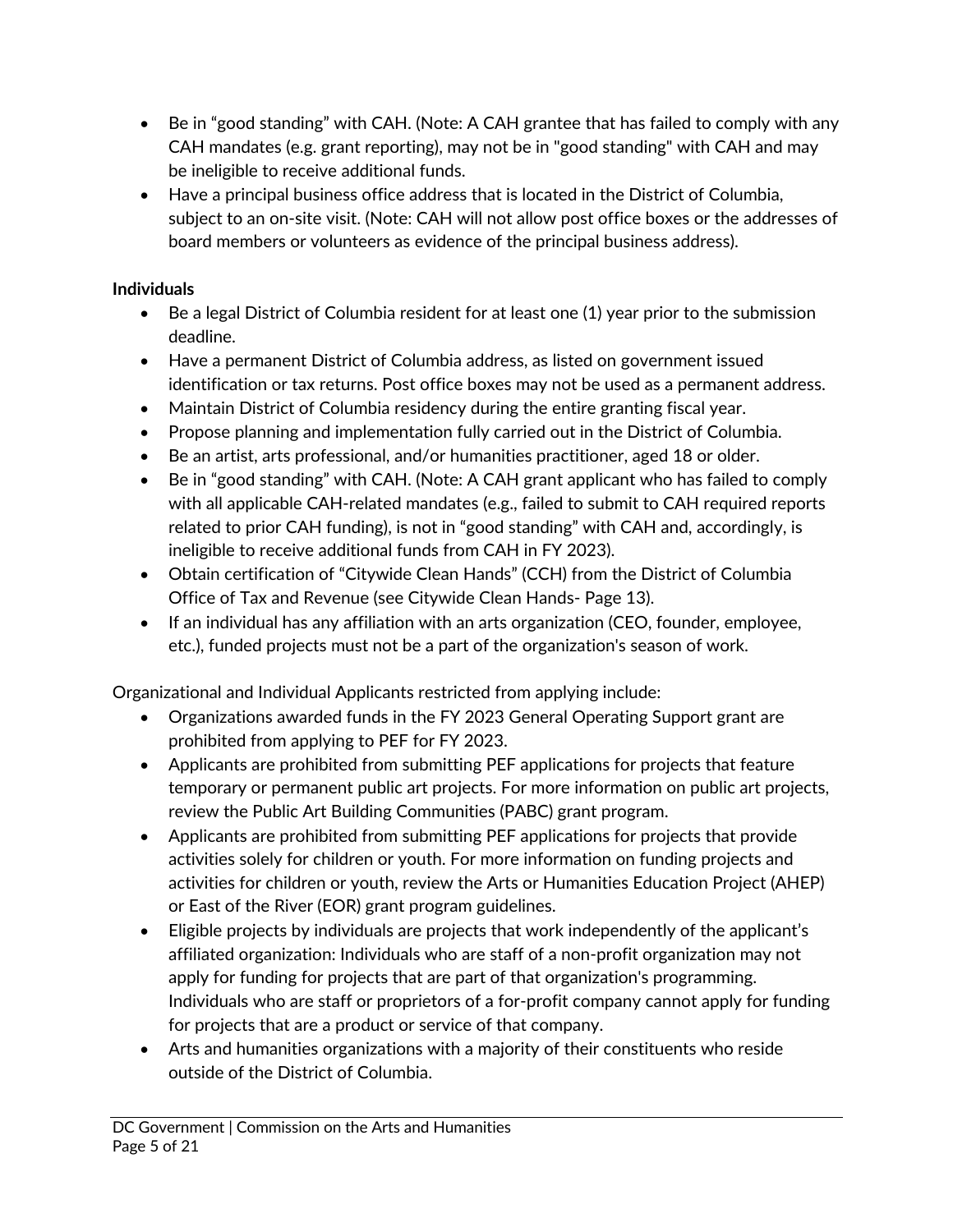- Tax-Exempt organizations other than 501(c)(3) designated entities.
- Private clubs and organizations that prohibit membership based upon race, gender, color, religion, or any other classes identified in the District of Columbia Human Rights Act.
- Organizations that require "fiscal agents"; for-profit organizations; private foundations, political organizations; colleges; universities; foreign governments; federal government entities; and other District of Columbia government agencies, including DC Public Schools.
- Organizations submitting an application whose content is combined with the application of another organization. Proposed projects must be "stand-alone" projects.
- Individuals who reside outside of the District of Columbia.
- Individuals who use or require fiscal agents.

Applications not adhering to this policy will be automatically deemed ineligible.

For festival requests, applicants must also meet the following eligibility requirements:

- Anticipated festival numbers must align with District-mandated guidelines for public gatherings; Artistic programming must comprise a minimum of six (6) hours of the festival.
- Festival events and programs must be publicly advertised and open to the general public.
- The festival may not be a block party, fundraiser or charity benefit.
- Funding may be used for project expenses only, which includes support for salaries and operations directly related to the festival events and programs. Funding may not be used for food, beverages, capital costs, building renovations/improvements, cash prizes, gifts, security, items for sale (for example, t-shirts and posters) or an organization's operational costs associated with the administrative office (such as staff salaries, office rent and utilities, office equipment, office supplies, etc.).
- <span id="page-5-0"></span>• All festival activities must comply with District of Columbia permits, policies and safety.

# **ALLOWABLE COSTS**

CAH must ensure that all award funds are expended in a fiscally responsible manner. Allowable costs are those that the District government and CAH have determined as valid expenditures. All awarded funds are subject to audit and Performance Monitoring (see Page 14 of these Guidelines).

#### **Examples of "Allowable Costs" Related to the Grant:**

- Salaries for arts and humanities professionals for nonprofit organizations.
- Artists/humanities practitioners, or consultants.
- Space rental and fees directly related to project implementation.
- Travel and transportation directly related to project implementation.
- Materials, supplies, and equipment purchases that are no more than 25% of the award and are directly related to the work of project implementation.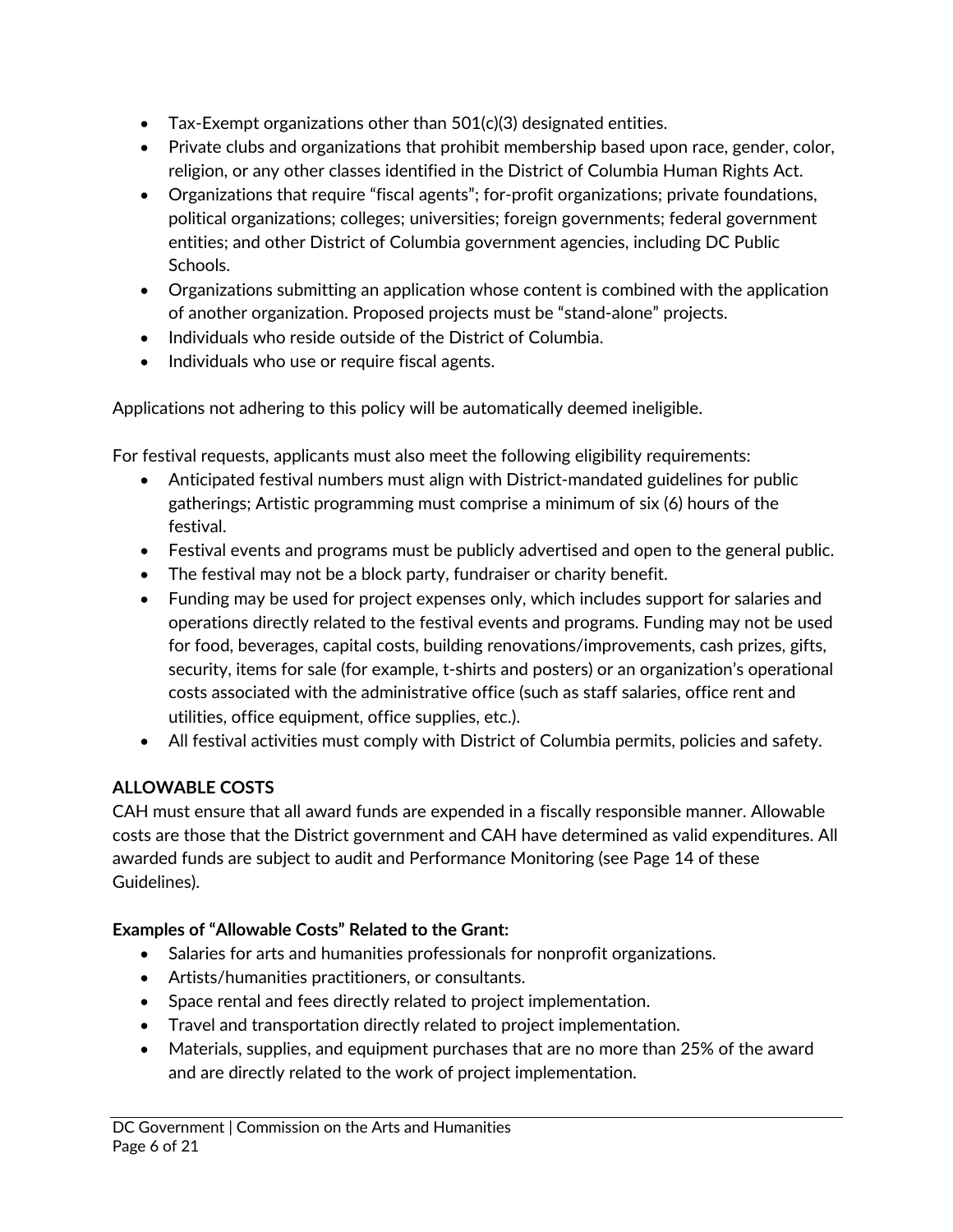• Overhead, maintenance, and administration not exceeding 35% of the grant award.

## **Examples of "Unallowable Costs" Related to the Grant:**

- Food and beverages.
- Tuition and scholarships.
- Expenses associated with an organization assuming the role of a fiscal agent for another organization.
- Costs related to fundraisers and special events.
- Debt reduction.
- Expenses unrelated to the execution of the scope of work.
- Operational reserve.
- Temporary or permanent public art projects.
- Activities for youth.
- Re-granting (also known as "sub-granting").
- Funding to universities, foreign governments or DC government agencies, including DCPS.

Organizations that have applied to FY23 General Operating Support (GOS) are restricted from applying to FY 2023 Projects, Events, or Festivals (PEF) grants. All FY 2023 GOS recipients may apply to only one "Project Grant" and one "Capacity Grant" as defined below.

| General   | 1 Project Grant | <b>1 Capacity Grant</b> |
|-----------|-----------------|-------------------------|
| Operating | <b>AHEP</b>     | LiftOff                 |
| Support   | EOR             | FAB                     |
|           | FTE.            |                         |
|           | PABC            |                         |

Projects, Events, or Festivals (PEF) applicants may apply to the Arts or Humanities Education Project (AHEP) grant program. PEF applicants that are headquartered in Wards 7 and 8 may also apply to the East of the River (EOR) grant program. There must be no project scope overlap across these programs.

The grantee will be responsible for demonstrating expenses, as applicable, in Interim and/or Final Reports. Grantees with questions regarding allowable costs may contact PEF grant program managers.

This PEF grant period is from October 1, 2022 to September 30, 2023. CAH mandates that all of a grantee's grant-funded activity expenses must be made during the District's Fiscal Year 2023 (that is, from October 1, 2022 until the end of the day on September 30, 2023).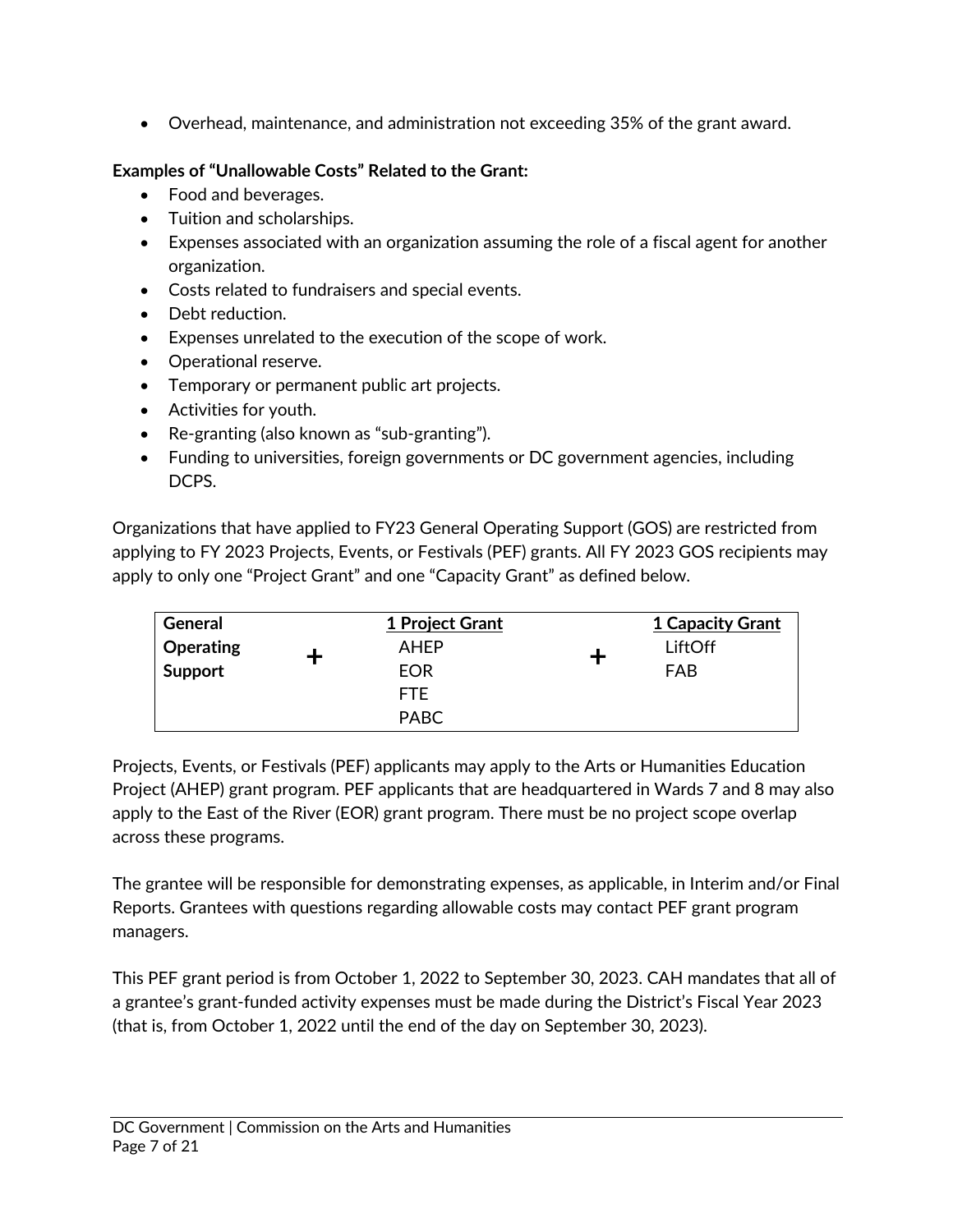## <span id="page-7-0"></span>**INCLUSION, DIVERSITY, EQUITY, AND ACCESS (I.D.E.A.)**

CAH has placed increased focus on utilizing an Inclusion, Diversity, Equity and Access (I.D.E.A) lens in its grantmaking, with the goal of creating a more equitable arts and humanities landscape in the District. In addition to detailed plans for its compliance with the Americans with Disabilities (ADA) (42 U.S.C [insert special font] 12101 et seq.), each applicant must demonstrate how its programming and services will be inclusive, diverse, equitable, and accessible throughout the District of Columbia, beyond participants with disabilities. Applicants should consider a broad definition of "accessibility" by addressing financial, geographic, demographic, cultural and developmental access. For more information, see CAH Grants Glossary, located in the [Guide to](https://dcarts.dc.gov/node/1579326) [Grants.](https://dcarts.dc.gov/node/1579326)

# <span id="page-7-1"></span>**I.D.E.A. DEFINITIONS**

Below are definitions used by CAH of each component of I.D.E.A. CAH encourages applicants to develop short- and long-term plans to ensure each of these components is realized in their processes and programs. CAH's goal for the arts and humanities community is to have a comprehensive and actionable plan in place by FY 2024. **Applicants in receipt of funding from CAH will be required to demonstrate their progress in all future interim and final reports beginning in FY 2022.** 

## **Inclusion**

Inclusion authentically welcomes, and intentionally brings, traditionally excluded individuals and/or groups into processes, activities, and decision/policymaking in a way that shares power.

# **Diversity**

Diversity refers to the various backgrounds and races that comprise a community, nation, or other grouping. In many instances, the term diversity does not only acknowledge the existence of diversity of background, race, gender, religion, sexual orientation etc., but applies a recognition of the value of these differences. Diversity enriches policies and practices by bringing people of diverse backgrounds and experiences together to inform, shape, and enrich these policies and practices.

#### **Equity**

Equity is giving everyone what they need to be successful. Equity is different from treating everyone the same. Equity operates from the understanding that people and groups enter given situations from very different starting points. These starting points are often determined by certain social hierarchies such as race, class, gender, age, sexual identity etc. An equitable framework centers awareness of these hierarchies and creates systems that are actively anti-ableist, anti-racist, anti-classist, anti-sexist, and antihomophobic.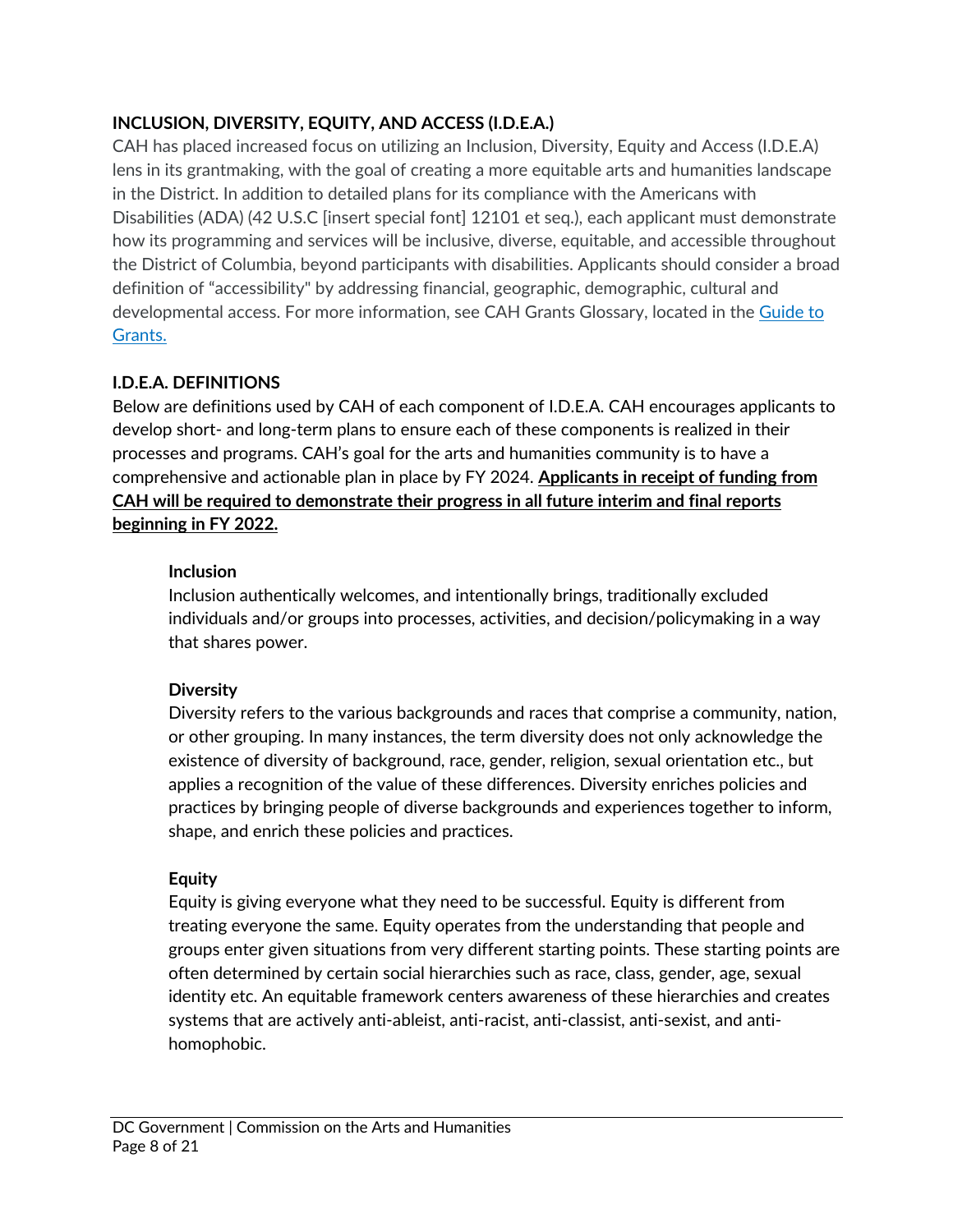#### **Access**

<span id="page-8-0"></span>Access is defined in the broadest definition of the term as a means of ensuring individuals and/or groups are given financial, geographic, demographic, cultural, and developmental access to programming, services, and other opportunities.

#### **GRANT PREPARATION AND TECHNICAL ASSISTANCE WORKSHOPS**

The parameters of CAH's grant programs change from year to year, and applicants are encouraged to utilize the agency's resources in developing grant applications. CAH staff members are available to assist grant applicants through group workshops and individual technical assistance sessions. CAH staff members will not write applications for applicants. CAH staff members are available to review draft applications for thirty (30) minute appointments, on government business days up to one (1) week prior to the grant application deadline. Applicants should contact CAH to schedule a meeting by calling 202-724-5613. Please note that CAH requests the applicant prepare and deliver (by e-mail or via the online grants portal) their full draft application proposal along with any questions in advance of scheduling a meeting for agency staff assistance.

**To improve the strength of the submitted application, participating in one of the three virtual workshops listed below is a requirement for all PEF applicants.** All workshops are virtual, free, and open to the public. More information about the dates and times of these workshops may be found at [www.dcarts.dc.gov](http://www.dcarts.dc.gov/) under [Grant Writing Assistance](http://dcarts.dc.gov/node/408112), or by calling CAH at 202-724- 5613.

| Day and Date           | Time               | <b>Topic</b> | Location             |
|------------------------|--------------------|--------------|----------------------|
| Friday, May 6, 2022    | $2 - 3$ pm         | Open         | Livechat             |
| Thursday, May 12, 2022 | $1:30 - 3$ pm      | PEF Workshop | Virtual              |
| Friday, May 13, 2022   | $2:30 - 3:30$ pm   | Open         | <b>CAH Town Hall</b> |
| Tuesday, May 17, 2022  | $5:30 - 7$ pm      | PEF Workshop | Virtual              |
| Friday, May 20, 2022   | $2 - 3$ pm         | Open         | Livechat             |
| Friday, May 27, 2022   | $2 - 3$ pm         | Open         | Livechat             |
| Saturday, May 28, 2022 | 11 am $-$ 12:30 pm | PEF Workshop | Virtual              |
| Tuesday, May 31, 2022  | $10 - 11:30$ am    | PEF Workshop | Virtual              |
| Friday, Jun 3, 2022    | $2 - 3$ pm         | Open         | Livechat             |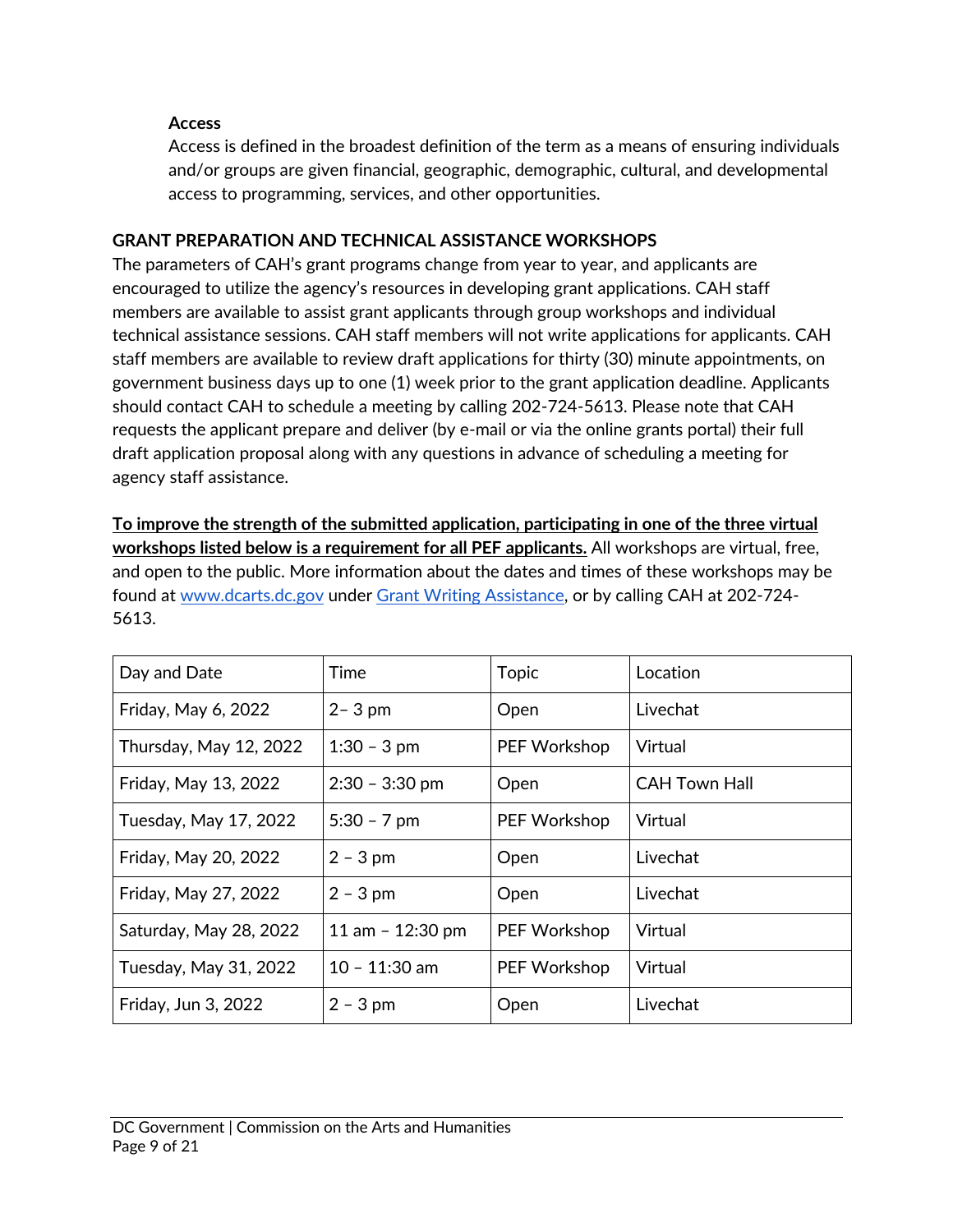Livechats may be accessed by visiting [https://dcarts.dc.gov/page/live-chat-dccah-grants](https://dcarts.dc.gov/page/live-chat-dccah-grants-specialist)[specialist](https://dcarts.dc.gov/page/live-chat-dccah-grants-specialist). or by registering via: [https://www.eventbrite.com/o/dc-commission-on-the-arts-and](https://www.eventbrite.com/o/dc-commission-on-the-arts-and-humanities-cah-1252966799)[humanities-cah-1252966799](https://www.eventbrite.com/o/dc-commission-on-the-arts-and-humanities-cah-1252966799).

## <span id="page-9-0"></span>**GRANT APPLICATION PROCESS**

- 1. Read the [Guide to Grants](https://dcarts.dc.gov/node/1579326).
- 2. Read the RFA guidelines (for the desired grant program) and determine eligibility.
- 3. Go to [Apply for Grants](http://dcarts.dc.gov/service/apply-grants) and select [Grant Application Portal](https://jlweb.co/prod1/portal/portal.jsp?c=4193775&p=6947885&g=6947905) to register as a user. (Note: To reset a user password either select "Forgot your password?" or [click here](https://jlweb.co/prod1/portal/forgotPassword.jsp?c=4193775&p=6947885&g=6948747&objDefId=6943961)).
- 4. Upon registration, applicants select the desired grant program(s).
- 5. Complete the application questions, budget and budget narrative data.
- 6. Upload required documents, supplementary material and work samples.
- 7. Double-check the application for thoroughness, clarity and typographical errors.
- 8. Submit the application by 10:00 PM ET on the grant program's deadline date.
- 9. Ensure receipt of grant submission confirmation email (auto-generated by the online portal) by the application deadline.

CAH utilizes an online grant portal to receive grant applications. **All applications must be submitted online by 10:00 PM ET on Friday, June 10, 2022. A confirmation email is automatically generated upon submission of the application. Technical issues or failure to receive a confirmation email should be immediately brought to the attention of CAH staff. Incomplete or late applications or applications that do not follow the instructions and guidelines are deemed ineligible for review and funding.** CAH does not accept mailed, emailed or handdelivered copies of grant applications and/or the required attachments. CAH will accept reasonable accommodation requests from applicants with disabilities in advance of the application due date to assist them in submitting grant applications via mail, email or handdelivery. To request a reasonable accommodation, contact Travis Marcus at [travis.marcus@dc.gov](mailto:travis.marcus@dc.gov) and await request approval.

#### **CAH's grant application process is competitive and subject to the availability of funds.**

Applicants may not request or receive funding for the same activities through more than one CAH program or grant category. Applicants may not submit an application with a co-applicant. An applicant's compliance or financial paperwork must not be commingled with that of another organization. Multiple applicants may not apply for funding for the same scope of work, whether through the same or different grant programs.

Applicants are fully responsible for the content of their application materials. An automated confirmation of an applicant's submission does not guarantee an applicant's eligibility, and therefore review by the advisory review panel (see below, "Review Process"). CAH staff is not permitted to make corrections to applications on behalf of applicants. CAH staff reviews applications for completeness and contacts applicants for any incomplete documents within five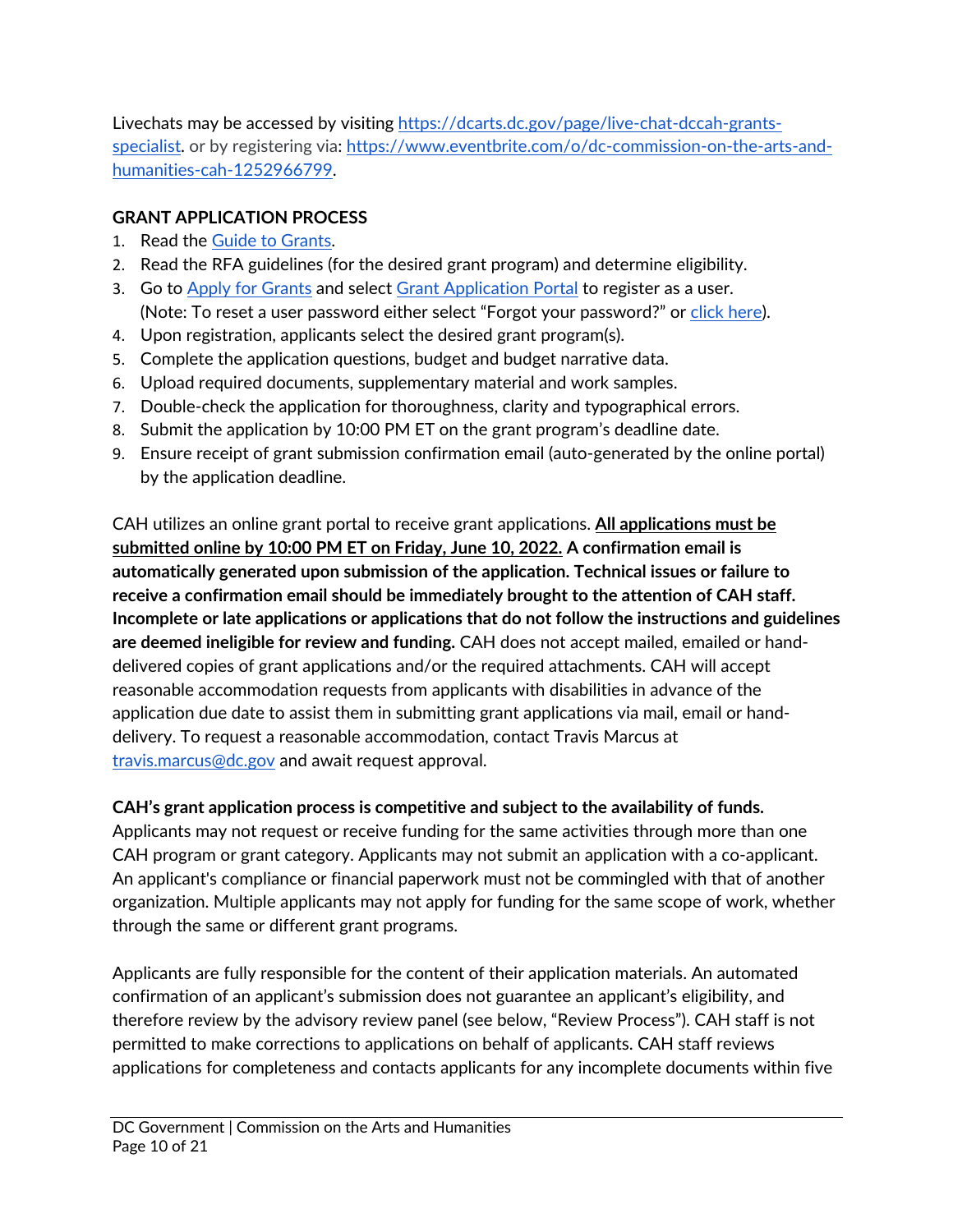(5) business days of the deadline. Applicants are then responsible for updating their application within five (5) business days of CAH's notification. Failure to do so will disqualify the application.

#### **Application Review Process**

CAH selects individuals who are arts, humanities and/or business professionals, independent of CAH, to serve as advisory review panelists for each grant program. The role of a panelist is to review and score an eligible application's content to the established grant program review criteria. Panelists participate in a group review of CAH grant applications, according to their cohort, to discuss and comment on the merits and deficiencies of applications and finalize their application-related scores in the presence of CAH staff and Commissioner Conveners.

CAH staff, Commissioner Conveners and panelists are to remain impartial in their review of CAH grant applications. CAH ensures that all involved recuse themselves from review of any application that presents a personal or professional conflict of interest (or the appearance of a conflict of interest)

CAH's grant application evaluation process takes into consideration general standards of decency and respect for the diverse beliefs and values of the American public consistent with [The National Foundation on the Arts and Humanities Act](https://www.arts.gov/sites/default/files/Legislation.pdf), as amended. For more information regarding the grant review process please visit the [Guide to Grants](https://dcarts.dc.gov/node/1579326). To volunteer or nominate a person to serve as an advisory review panelist for a grant program, see CAH's [Call for Panelists.](https://dcarts.dc.gov/page/fy19-call-grants-panelists)

#### **Notification and Award Disbursement**

CAH will notify applicants of this grant program as to the results of their application by October 1, 2022, via (1) letter of intention to award, (2) letter of ineligibility, or (3) letter of denial.

For award recipients, the date(s) of CAH grant award disbursement(s) is/are subject to the availability of funds and the processing of required documentation. CAH staff will advise grant award recipients on the award disbursement process on or after October 1, 2022. More details may be found on CAH's website at [Grantee Resources](http://dcarts.dc.gov/page/managing-grant-awards).

#### <span id="page-10-0"></span>**CONDITIONS OF FUNDING, REPORTING REQUIREMENTS, GRANT CANCELLATIONS**

CAH reserves the right to rescind any and all grant awards for non-compliance with CAH grant guidelines, policies or regulations, at any time. FY 2023 grant recipients with unmet reporting obligations regarding any CAH funding program as of close of business on Friday, October 14, 2022, are ineligible to receive additional awards from CAH.

#### **Nonprofit Fair Compensation Act of 2020**

When making grant awards or contracts to non-profit organizations, the DC Government will honor an unexpired federal Negotiated Indirect Cost Rate Agreement (NICRA) or a similar rate negotiated with another DC Government agency in the last 2 years.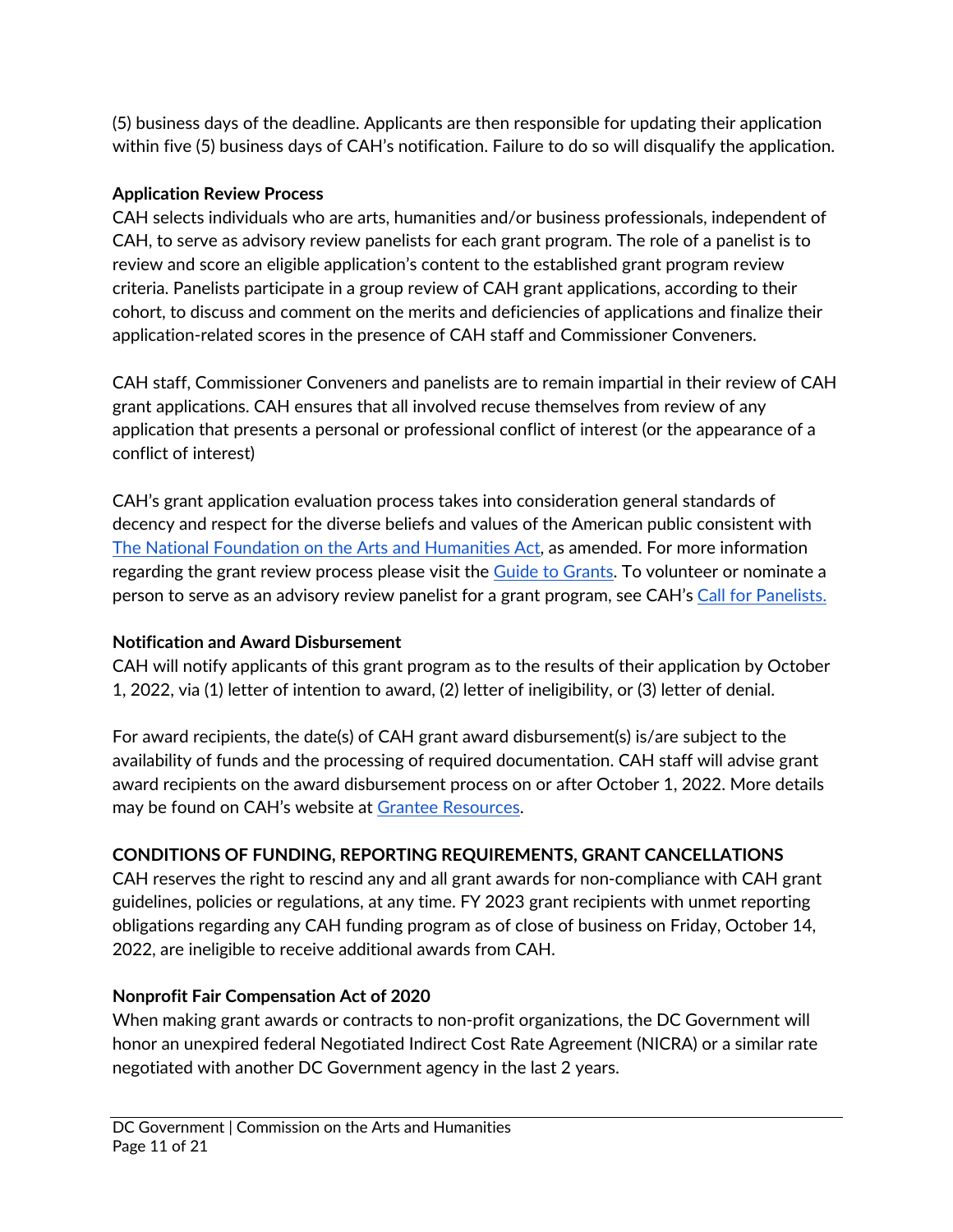If grantee organizations do not have a negotiated indirect cost rate, those grantees may assign 10% of all direct costs in their awards to indirect costs.

Alternatively, grantees may elect to negotiate a new indirect cost rate with the DC government or seek out an independent DC Certified Public Accountant to calculate an indirect cost rate using the Office of Management and Budget guidelines.

Applicants may include these indirect costs in their budget calculations and identify the basis for the calculation in supporting materials.

# **Reporting Requirements**

Each grantee is required to submit to CAH Interim and Final Reports regarding: (1) the extent to which they met their CAH grant award-related organizational and project goals; (2) the quality of the engagement and responsibility to community that its funded projects or activities have had on the District of Columbia; and (3) the growth that was made in advancing practices of equity with internal and external stakeholders.

CAH reporting requirements are determined by award size:

● All grantees must submit a Final Report (due by Friday, October 20, 2023).

● Awards greater than \$12,500 must also submit an Interim Report (due by April 21, 2023). Grantees who do not submit Final Reports are ineligible for further CAH funding.

## **Grant Management and Rescindment**

Grantee agrees that it will include a CAH logo and a credit line in all of its grant-related announcements and promotional materials and that they will make their best efforts to publicly credit CAH's support for the project in all related public events.

CAH has the right to withhold, reduce or rescind a grant award according to the terms and provisions of the grant agreement or if the grantee exercises any of the following:

- Fails to meet deadlines for grant reports;
- Fails to notify CAH of changes in project collaborators or other significant management; changes or changes in the project scope without advance approval;
- Refuses to provide access for monitoring;
- Fails to comply with the terms of the grant award contract requirements;
- Fails to demonstrate adequate financial management and oversight of the project; and/or
- Fails to properly publicly credit CAH's support of the applicant's scope of work.

# **Citywide Clean Hands (CCH)**

**All applicants must obtain clean hands certification, in order to receive a grant award from CAH. This certification is required before any related grant disbursement may be made.** Certification may be obtained by registering with the DC Office of Tax and Revenue using the following link: [My Tax DC](https://mytax.dc.gov/_/).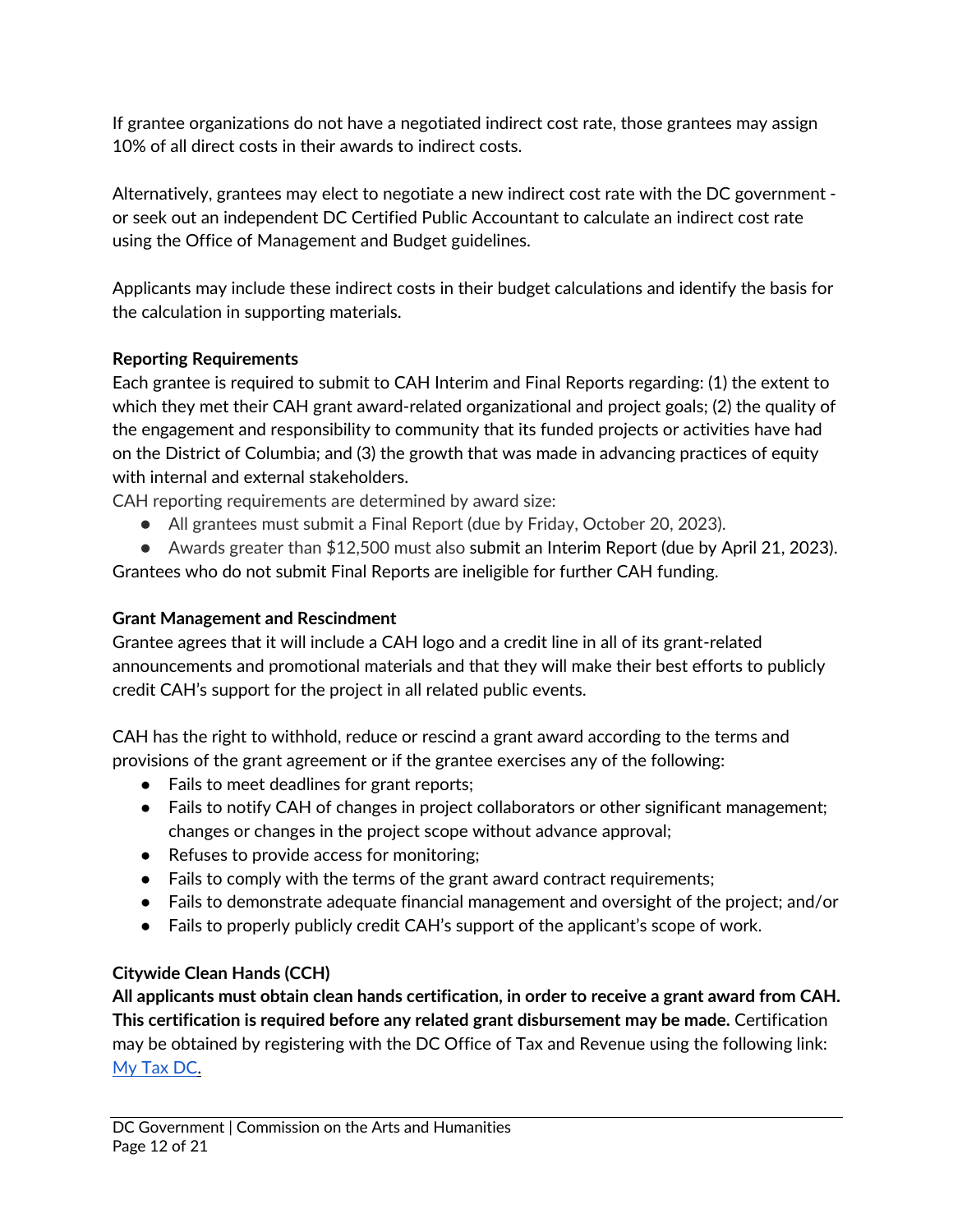#### **Legal Compliance**

Federal and District of Columbia law requires all grant applicants to comply with all applicable laws and regulations that regard non-discrimination. The list of those laws and regulations include: Title VI of the Civil Rights Act of 1964 (which provides that grant recipients must take adequate steps to ensure that people with limited English proficiency receive the language assistance necessary to afford them meaningful access to grant-related programs, activities and services); Title VII of the Civil Rights Act of 1964 (P.L. 88-352) (which prohibits discrimination on the basis of race, color, or national origin); Title IX of the Education Amendments of 1972, as amended (20 U.S.C. Sections 1681-1686) (which prohibits discrimination on the basis of sex); Section 504 of the Rehabilitation Act of 1973, as amended (29 U.S.C. Section 794); the DC Human Rights Act of 1977; and the Americans with Disabilities Act of 1990 (42 U.S.C. §§12101 - 12213) (which prohibits discrimination on the basis of disabilities).

#### **Americans with Disabilities Act**

CAH is committed to ensuring that all grant recipients comply with the Americans with Disabilities Act (ADA) of 1990. The ADA provides civil rights protection to individuals with disabilities in the areas of employment, services rendered by state and local government, places of public accommodation, transportation and telecommunication services. Organizations funded by CAH must make reasonable accommodations to ensure that people with disabilities have equal physical and communications access, as defined by federal law.

An organization applying for funding from CAH must include, in its grant application, a response to the information request set forth in the I.D.E.A. section of its grant application, by providing the following information:

- 1. The process for formulating plans to increase its diversity, access, inclusion, and ultimately overall equity for its staff, board, and audiences.
- 2. The process for formulating accessibility plans (e.g. creating an accessibility advisory committee, board and staff disability-rights training, budgeting for reasonable accommodation requests, etc.).
- 3. The current progress/status of an organization's physical accessibility. If the location is not barrier-free, include in the grant application a plan for project/program modification that ensures access in a barrier-free environment, when needed.
- 4. The current progress/status of the organization's accessibility in presenting activities communications access (e.g. TDD, large print or Braille materials, audio description or assistive listening devices, interpreted performances, etc.) and marketing/advertising.

# **COVID-19 Vaccination Certification Requirement**

The grantee(s) selected in response to this Request for Applications is/are required to comply with Mayor's Order [2021-099, COVID-19 Vaccination Certification Requirement for District](https://coronavirus.dc.gov/sites/default/files/dc/sites/coronavirus/page_content/attachments/2021-147 Declaration of Public Emergency%3B Indoor Mask Requirements%3B Vaccination Requirements for DC Government Employees%3B etc.pdf) [Government Employees, Contractors, Interns, and Grantees, dated August 10, 2021](https://coronavirus.dc.gov/sites/default/files/dc/sites/coronavirus/page_content/attachments/2021-147 Declaration of Public Emergency%3B Indoor Mask Requirements%3B Vaccination Requirements for DC Government Employees%3B etc.pdf), and all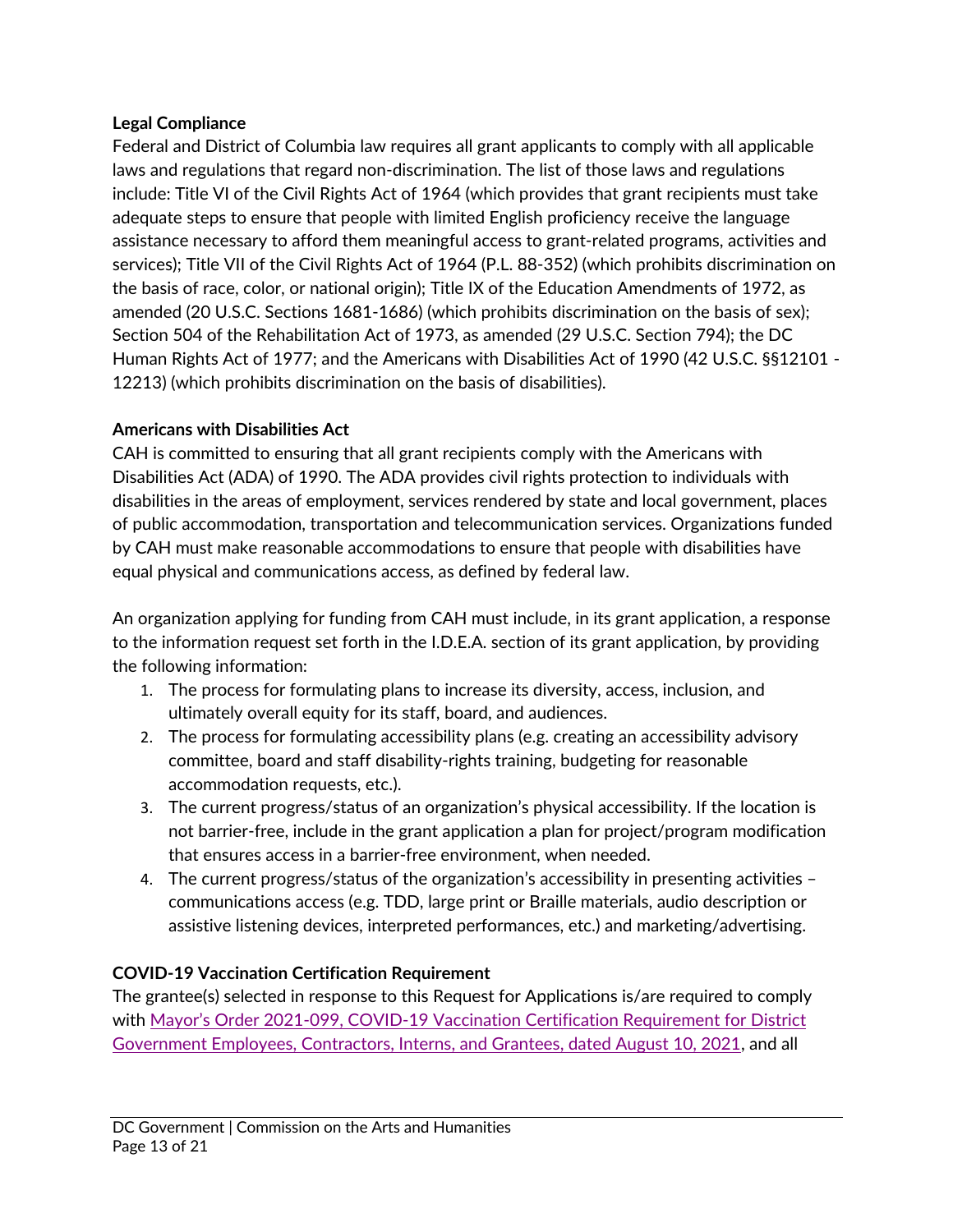substantially similar vaccine requirements including any modifications to this Order, unless and until they are rescinded or superseded.

# **Credit/Acknowledgment**

Grant recipients agree to include a CAH logo or a credit line in all of its grant-related announcements and promotional materials. Also, the grant recipient will make its best efforts to publicly credit CAH support in any and every public event that is held and that is related to CAH's funding of programs and activities.

Awards made under this RFA may be comprised, in whole or in part, of Federal funds from the National Endowment for the Arts (NEA) and/or funds that are used to meet CAH's minimum required cost share/match for its NEA State Partnership Federal award. As such, grant recipients are required to comply with all applicable Federal mandates. Grant recipients must ensure that the funded project is implemented in full accordance with the U.S. Constitution, Federal Law, and public policy requirements: including, but not limited to, those protecting free speech, religious liberty, public welfare, the environment, and prohibiting discrimination [\(2 CFR 200.300](https://www.ecfr.gov/current/title-2/subtitle-A/chapter-II/part-200/subpart-D/section-200.300)).

Grant recipients must acknowledge both CAH's support and the NEA's support of the grantrelated project in all materials and announcements related to the project.

- i. For print and online project materials, a basic requirement is a phrase acknowledging support from both agencies using the following language: "This project is supported in part by the DC Commission on the Arts and Humanities, which receives support from the National Endowment for the Arts."
- ii. For radio or television broadcast, the following language is required: "This project is supported in part by an award from the National Endowment for the Arts." For television broadcast, display of the current NEA logo and web address, www.arts.gov, is required.
- iii. Acknowledgment of NEA support must be limited to the project funded by this specific CAH grant award only; do not imply the NEA's support of any other activity. All references and credits to the NEA must be removed from all materials at the end of the grant period.

Grant recipients will be notified if their award is comprised of Federal funds or funds used to meet CAH's minimum required cost share/match for its NEA State Partnership Federal award, and if so notified, will be required to comply with these Federal mandates in addition to all District and CAH requirements contained within the grant agreement.

# <span id="page-13-0"></span>**RISK MANAGEMENT AND PERFORMANCE MONITORING**

All grant recipients are subject to risk assessments and monitoring requirements. Those practices are discussed in greater detail in the applicants' grant agreements with CAH.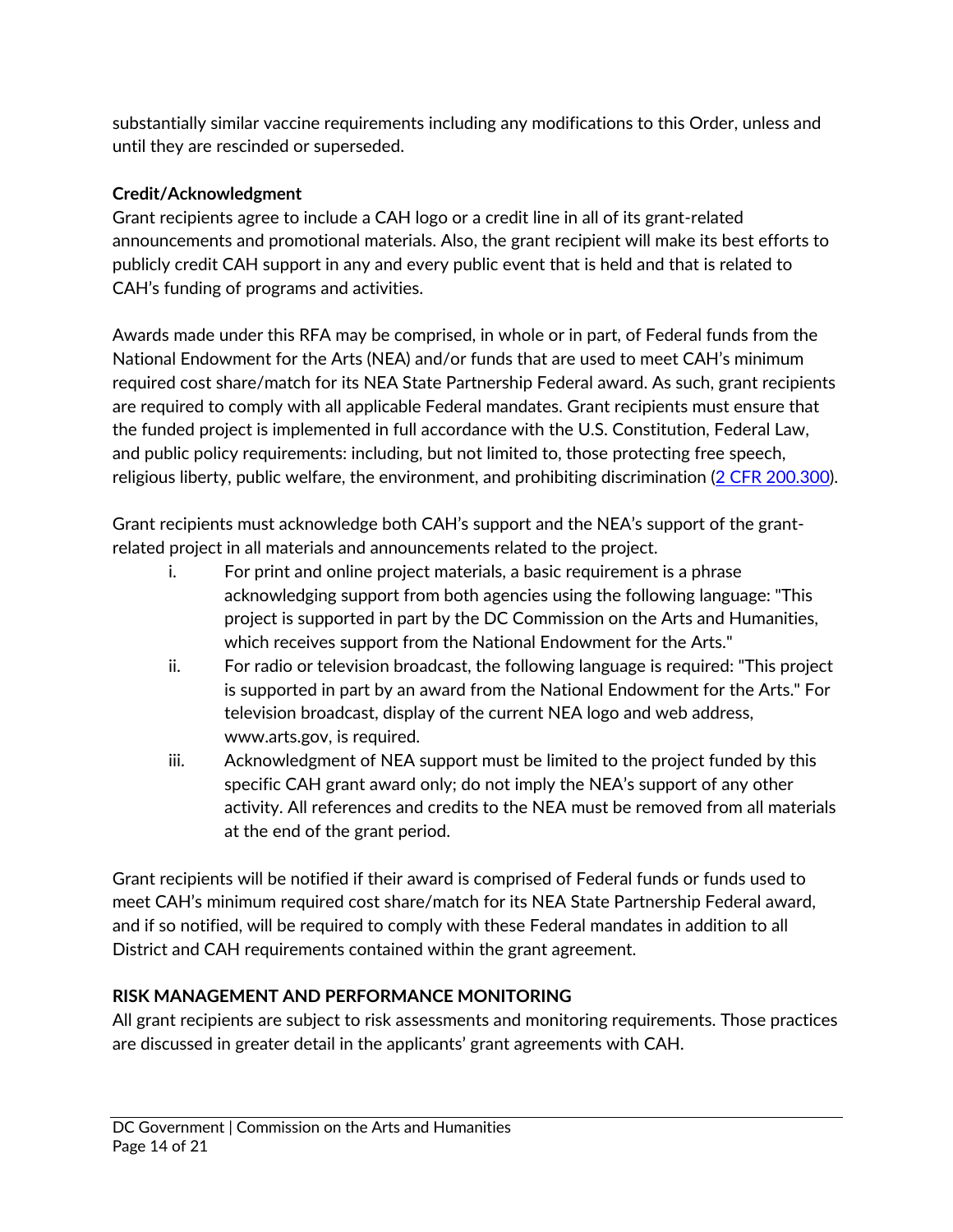Activities funded by CAH will be monitored by its staff, to assure compliance with all applicable District of Columbia's statutes, regulations, orders and other requirements. This monitoring process may include site visits, evaluation of allowable costs, assessment of efforts to meet projected grant applicant benchmarks, providing proof of expenditures, etc.

All grant recipients are responsible for reporting their respective grant award(s) as income on federal and local tax returns (in accordance with applicable law) and are strongly encouraged to consult with a tax professional and the United States Internal Revenue Service.

#### **RESERVATIONS**

CAH reserves the right to issue addenda and/or amendments subsequent to the issuance of the Notice of Funding Availability (NOFA) or Request for Applications (RFA), or to rescind the NOFA or RFA. CAH will post addenda or amendments online. Applicants are responsible to review and adhere to any RFA addenda or amendments. Funding for this award is contingent on the availability of funds. Publication of the NOFA or RFA does not commit CAH to make an award.

#### <span id="page-14-0"></span>**CONTACT INFORMATION**

More information regarding CAH's grant programs, and clarification about related accessibility requirements, work sample submissions and grant making processes can be found in CAH's [Guide to Grants](https://dcarts.dc.gov/node/1579326). Specific questions about the PEF grant can be referred to CAH staff members Robert Nunez [\(robert.nunez@dc.gov](mailto:robert.nunez@dc.gov)) and Travis Marcus [\(travis.marcus@dc.gov](mailto:travis.marcus@dc.gov)).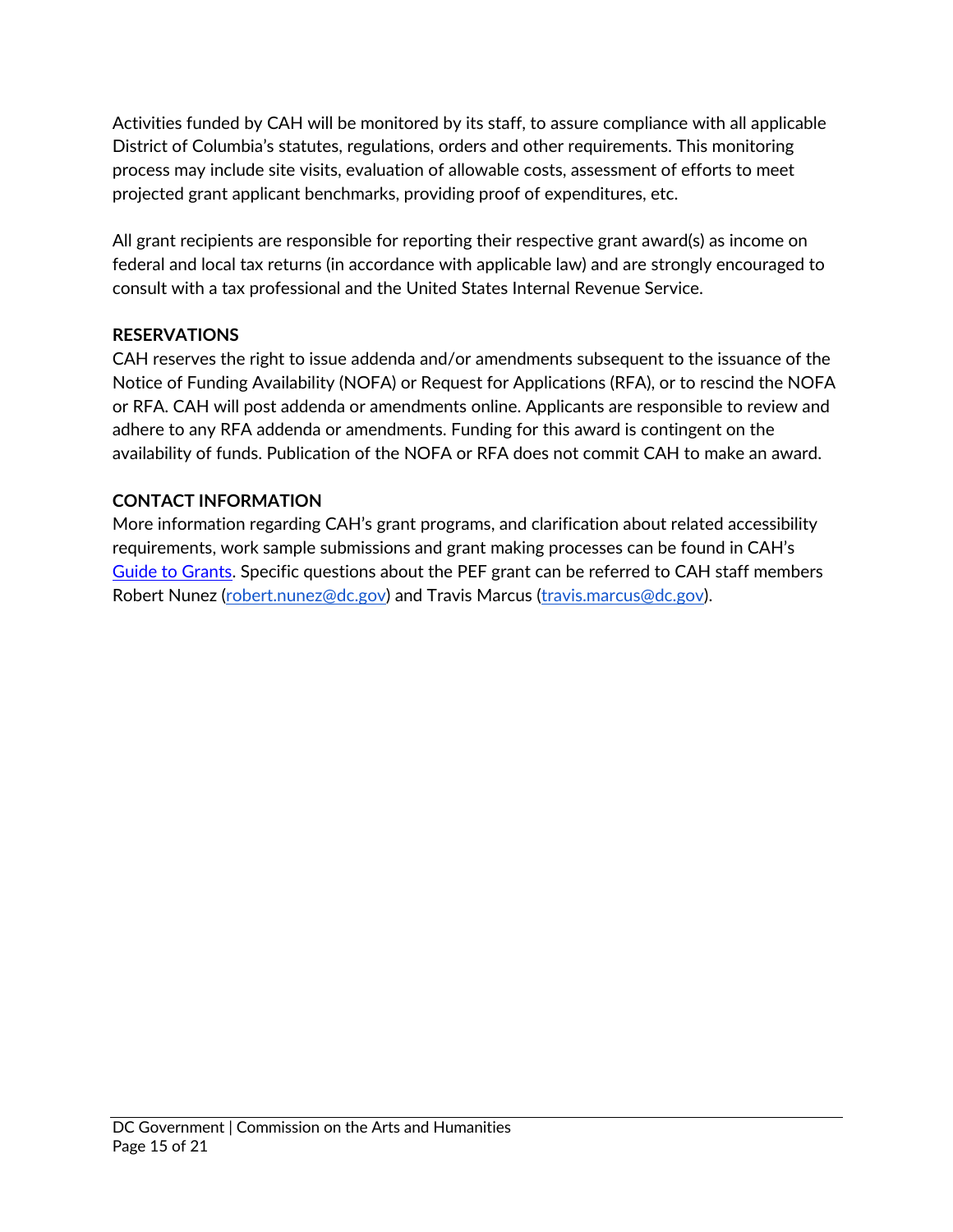### **FY 2023 PROJECTS, EVENTS, or FESTIVALS GRANT PROGRAM** APPLICATION REVIEW CRITERIA

#### **Arts, Humanities and Content and/or Merit (40%)**

- <span id="page-15-0"></span>● The applicants work samples and support materials (brochures, articles, letters of support, etc.) demonstrates their knowledge of, and skills in, their content area. (20%)
- The applicant demonstrates the use of personnel with subject matter expertise (such as arts administrators, humanities professionals, teaching artists, educators, professional artists) to plan and implement project content. (20%)

## **I.D.E.A. (15%)**

CAH prioritizes applicants who intentionally and authentically incorporate I.D.E.A strategies in the development and implementations to their work. CAH also prefers the use of asset-based language (i.e. unique, passionate, capable, thriving) as opposed to deficit-based language (i.e. atrisk, lacking, marginalized, underserved) when describing the target population.

- The project demonstrates an experience that is inclusive and diverse, either through project content or the personnel involved in delivering the project. (5%)
- The project design demonstrates a commitment to engage all participants by ensuring equity and access (considering factors such as cultural, socio-economic, geographical, physical, and intellectual ability, etc). (5%)
- The applicant outlines a plan for current and/or future adjustments to the project, based on the evolving needs of the community; and/or how this project supports the applicant's evolving goals. (5%)

#### **District Impact and Evaluation (15%)**

- The project demonstrates the ability to reach a reasonable number of District residents and/or visitors. (5%)
- The applicant demonstrates a commitment to hiring DC-based artists and humanities professionals, where applicable, to deliver arts and/or humanities content (such as arts administrators, humanities professionals, teaching artists, educators, professional artists). (5%)
- The applicant presents effective evaluation methods that will measure both project impact and effectiveness, and participant engagement. (5%)

#### **Organizational/Project Management (30%)**

- The applicant demonstrates the appropriate oversight, financial controls, and governance to deliver its services and programming. (15%)
- The applicant has the necessary expertise and personnel in place to deliver its services and programming. (15%)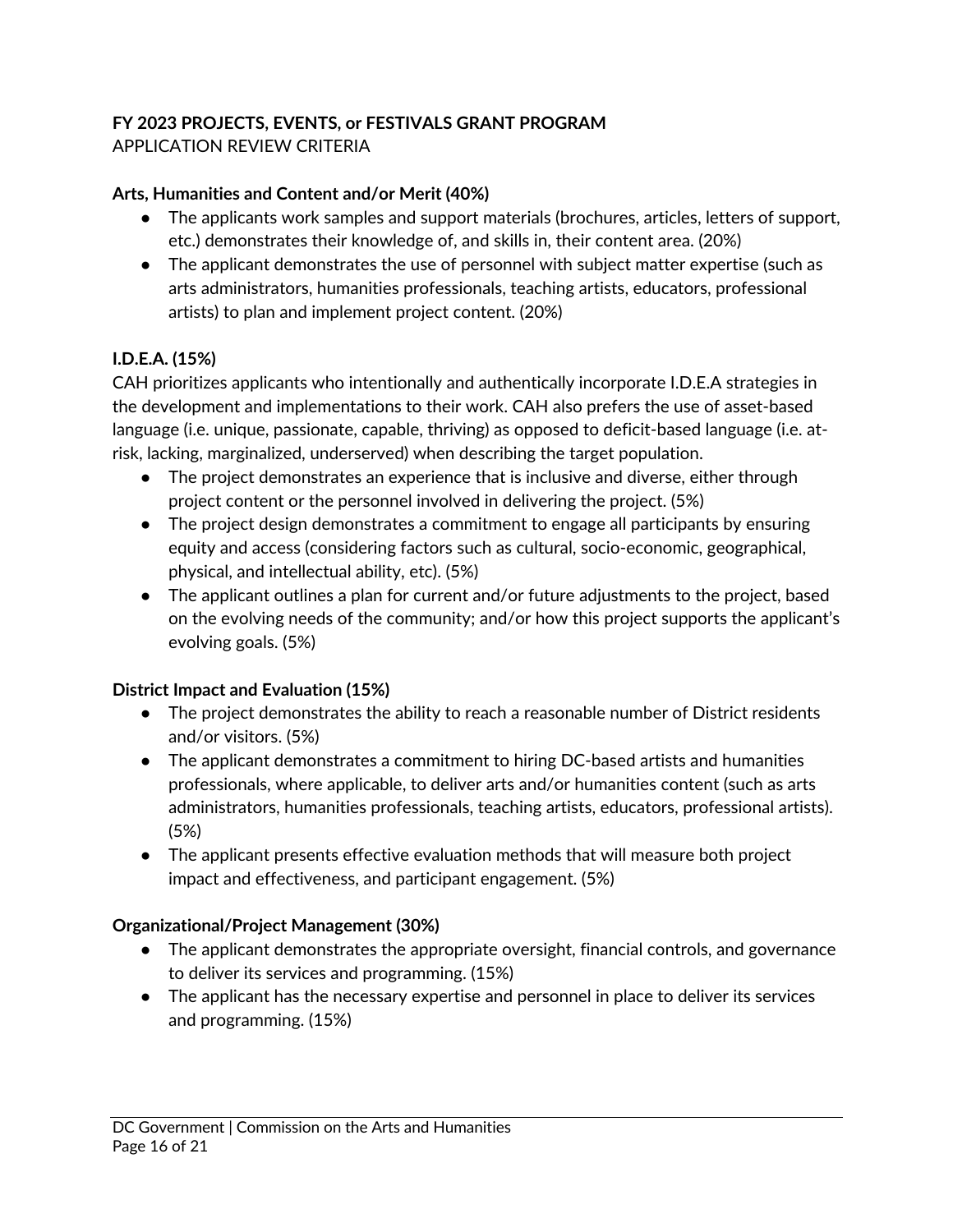## <span id="page-16-0"></span>**FY 2023 PROJECT, EVENTS, or FESTIVALS GRANT PROGRAM** APPLICATION CHECKLIST

The following is a checklist for all mandatory and supplementary documents required to submit the Projects, Events, or Festivals application, in addition to the required narrative questions within the online application. Documents must be uploaded as PDFs through CAH's online grant portal prior to the application deadline. Visit [www.dcarts.dc.gov](http://www.dcarts.dc.gov/), click on the grants tab, select "Managing Grant Award" to obtain compliance documents.

In order to submit an application:

- Ensure your organization meets all eligibility requirements listed in this request for applications.
- Complete all required questions in the online application.
- The **Arrest and Conviction Statement** is no longer required for CAH applications.
- Attach the following mandatory documents to the online application: (available at<https://dcarts.dc.gov/page/grantee-resources-0>)

#### Individuals:

- **Budget Form**
- **Certificate of Clean Hands** (dated no more than 30 days prior to the deadline).
- **Certificate of Liability Insurance** (general coverage).
- **Individual Demographics Overview Form.**
- **Résumés of Key Personnel**

Examples include: artistic/managing/executive directors; teaching artists; etc. Provide roles, areas of responsibility, and ward or state of residence.

○ **IRS Form W-9**

Note: Post office boxes are prohibited. The organization's address MUST match the address in the grants portal, the address on file in the DC Government's PASS system, and address registered in the DC Vendor Portal. Only the October 2018 version of the W9 form may be used and the form must be dated at the time of application submission.

- **Statement of Certification** (signed at the time of application).
- **Support Materials**

Up to three (3) internally-produced items (e.g. curricula, strategic plans, marketing materials, etc.) and up to three (3) externally-produced items (e.g. reviews, commendations, testimonials, letters of support, etc.).

○ **Work Samples**

CAH recommends reviewing the Work Sample Addendum in the <u>Guide to Grants</u> to determine materials that might best support the application.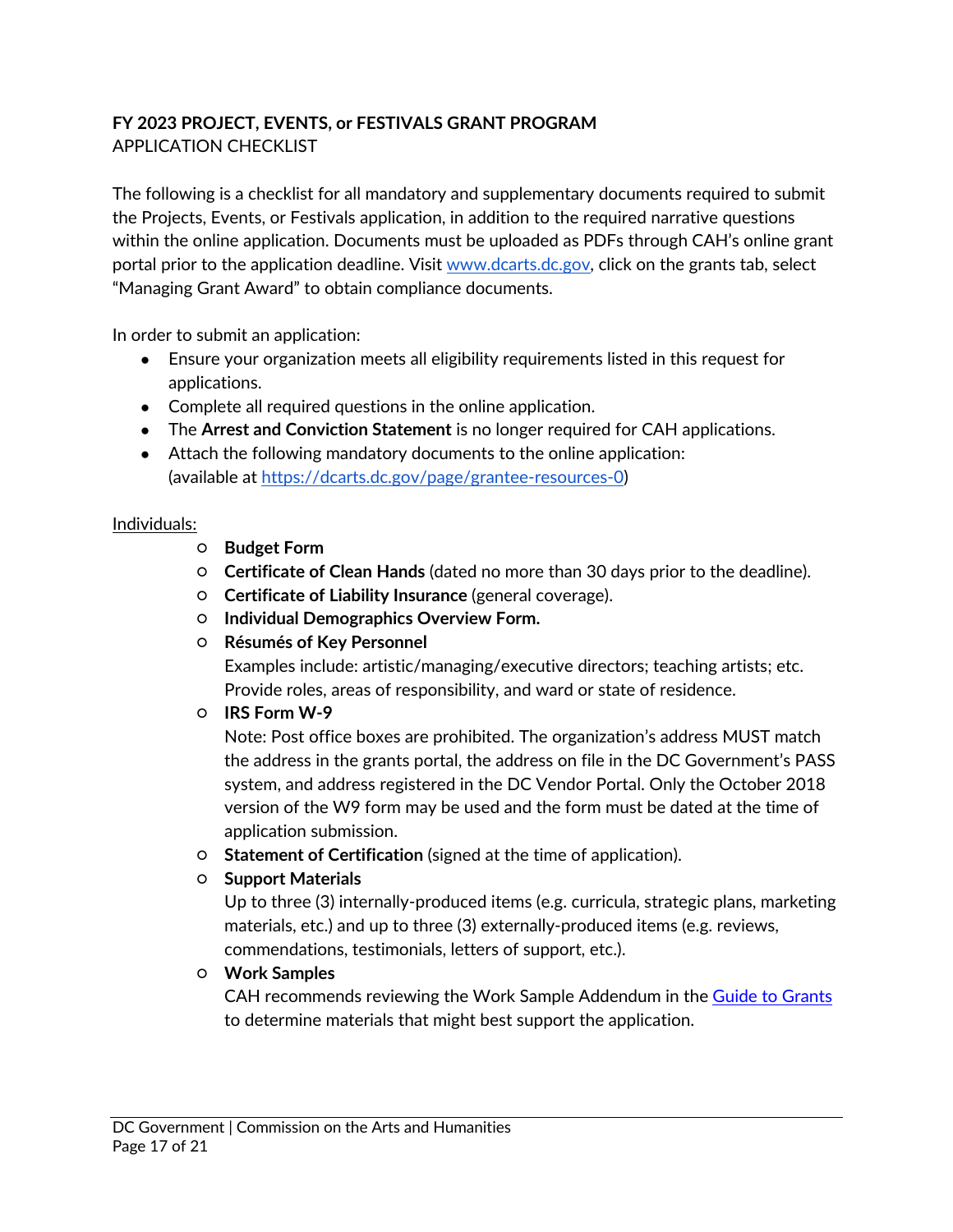#### Organizations:

- o **Balance Sheet** (from most recently completed fiscal year).
- **Budget Form**
- **Certificate of Clean Hands** (dated no more than 30 days prior to the deadline).
- **Certificate of Liability Insurance** (general coverage).
- **Current Organizational Budget** (approved by the organization's Board of Directors).
- **IRS 501(c)(3) Letter of Determination.**
- **IRS Form 990** (most-recently filed).
- **IRS Form W-9**

Note: Post office boxes are prohibited. The organization's address MUST match the address in the grants portal, the address on file in the DC Government's PASS system, and address registered in the DC Vendor Portal. Only the October 2018 version of the W9 form may be used and the form must be dated at the time of application submission.

- **Letter of Project Site Agreement** (Only required for Festivals. Optional but recommended for all other PEF applicants).
- **List of current Board of Directors**

Provide board roles (e.g. president, treasurer, etc.), responsibilities and home addresses/wards.

- **Profit and Loss Statement** (from most recently completed fiscal quarter).
- **Résumés of Key Personnel**

Examples include: artistic/managing/executive directors; teaching artists; etc. Provide roles, areas of responsibility, and ward or state of residence.

- **Statement of Certification** (signed at the time of application).
- **Support Materials**

Up to three (3) internally-produced items (e.g. curricula, strategic plans, marketing materials, etc.) and up to three (3) externally-produced items (e.g. reviews, commendations, testimonials, letters of support, etc.).

#### ○ **Work Samples**

CAH recommends reviewing the Work Sample Addendum in the [Guide to Grants](https://dcarts.dc.gov/node/1579326) to determine materials that might best support the application.

Incomplete or late applications or applications that do not follow the instructions and guidelines may be deemed ineligible for review and funding.

An automated confirmation of an applicant's submission does not guarantee an applicant's eligibility or funding. Technical issues or failure to receive a confirmation email must be brought to the attention of CAH staff prior to the application deadline.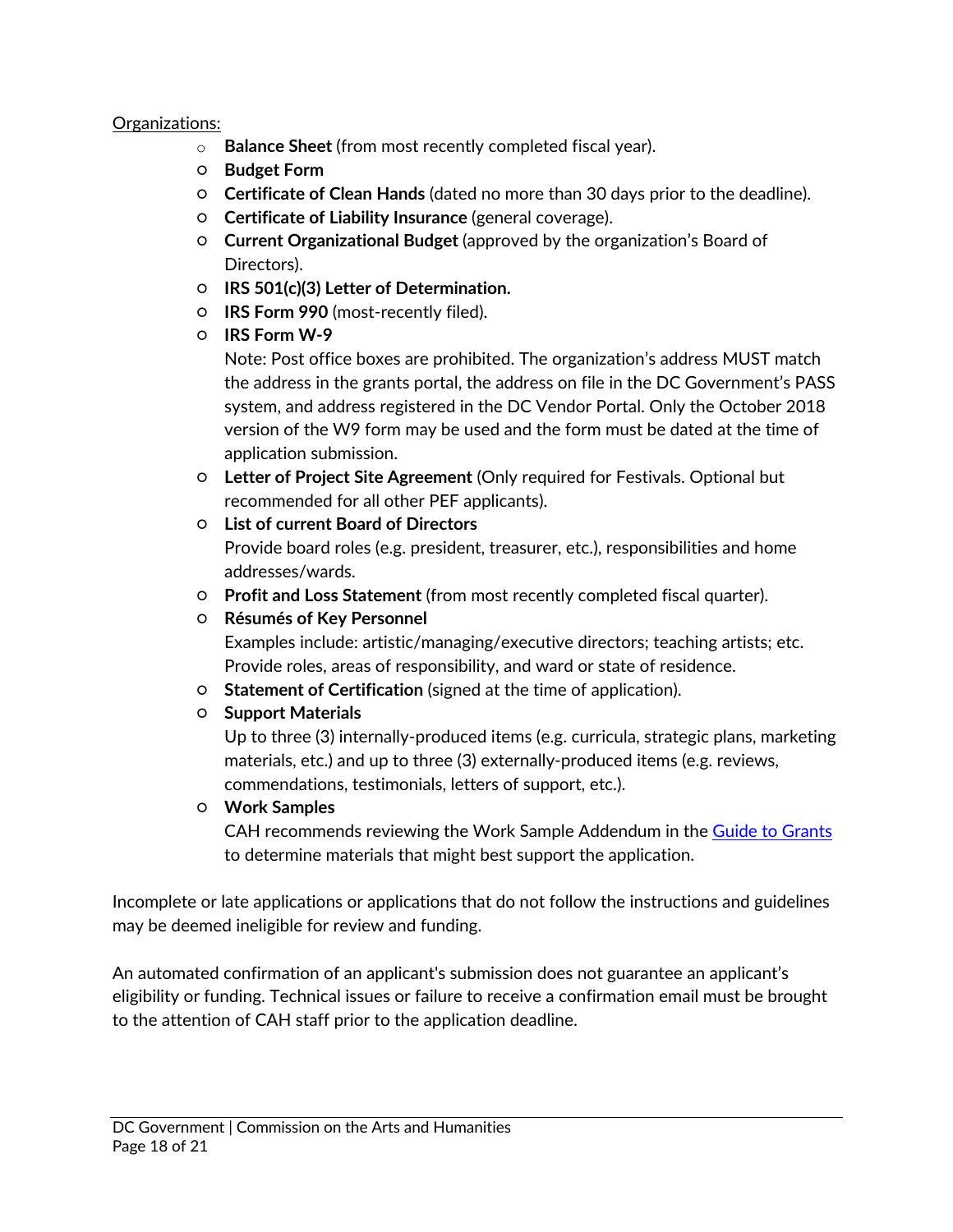### **ADDENDUM A: WORK SAMPLES AND SUPPLEMENTARY MATERIALS**

The DC Commission on the Arts and Humanities (CAH) values and emphasizes excellence in all grant programs within all disciplines. ([organizations] are encouraged to define excellence as it relates to the goals and desired outcomes of their programmatic activities. Support materials and work samples should be selected for inclusion in the application with this in mind. This section contains detailed information on the CAH's requirements and suggestions regarding content.

Arts and humanities content and/or merit are one of several criteria on which an application is reviewed. Arts and humanities content and/or merit is demonstrated to the advisory review panelists through the applicant's:

<span id="page-18-0"></span>**Section 1 - Work Samples Section 2 - Support Materials Section 3 - Résumés of Key Personnel**

Of these, the work sample carries the most weight because it must contain the clearest depiction of the applicant's best work(s) of art and/or humanities. All applicants must submit arts and/or humanities work samples.

#### **Section 1 - Work Samples**

Work samples are critical to each application and are carefully considered during application review. CAH strongly recommends that applicants pay close attention to the content of work sample submissions.

The guidelines on work sample submissions depend on the grant program. Applicants are encouraged to adhere to the suggested work samples or risk ineligibility for consideration of a grant award.

#### **Work samples must be no more than three (3) years old from the date of submission. Submitting older work samples may render the application ineligible for funding consideration.**

#### **Section 2 - Support Materials**

Support materials are documents that strengthen the application and provide additional information that directly relates to the grant request. Support materials do not take the place of a work sample. They do, however, reinforce the quality of the applicant's arts and humanities disciplines(s).

Some examples of supporting materials include:

- Theater/exhibition reviews.
- Letters of recommendation.
- Certificates of achievement or recognition.
- Sample lesson plans.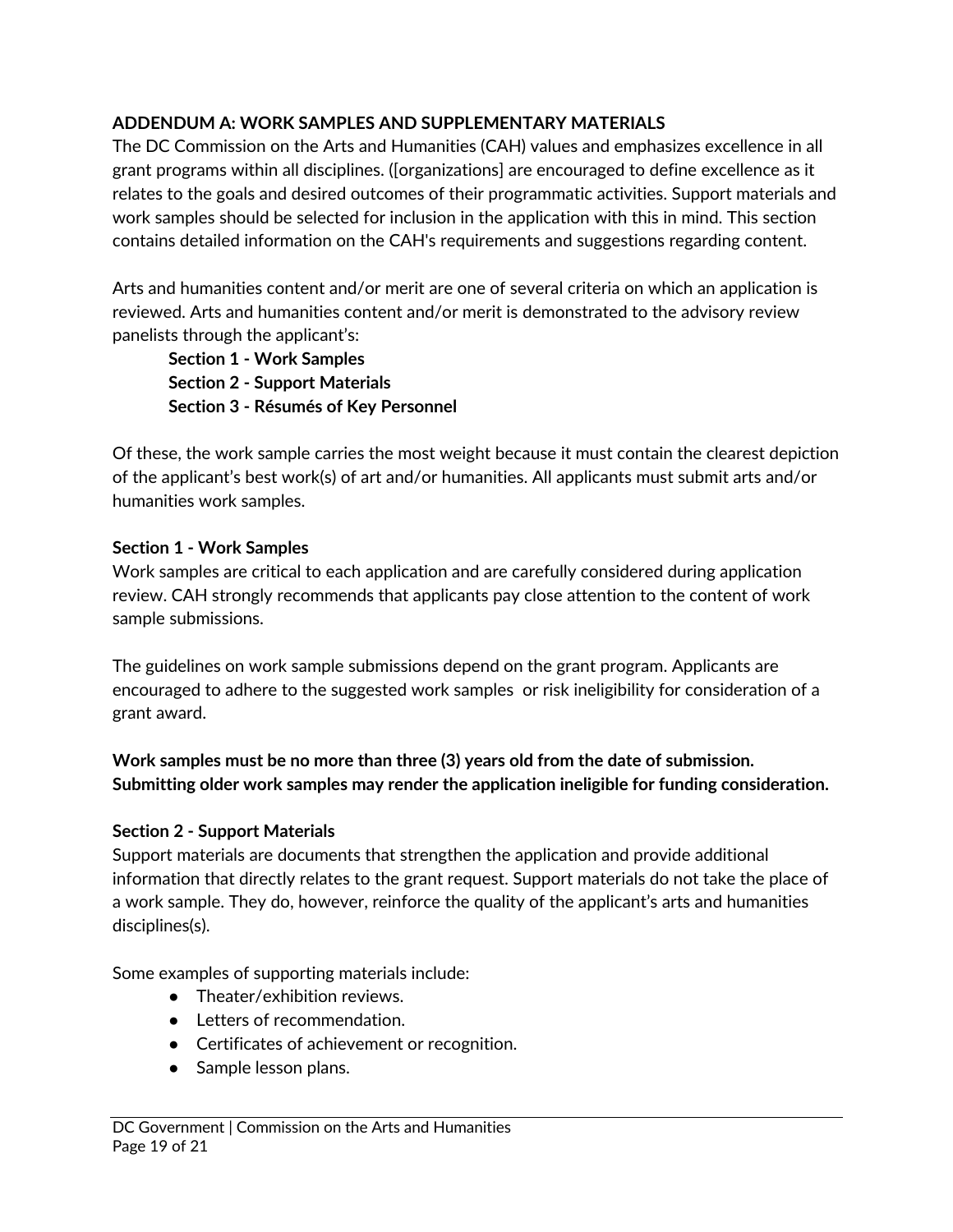- Assessments and evaluations.
- Awards.

#### Assessment and Evaluation

Purpose:

- To determine the efficacy of a program, as articulated in the program goals and as required for grant reporting.
- To provide evidence to support changes in order to improve the program and its delivery

## Types:

- Qualitative assessment is often subjective in approach and narrative in nature.
- Quantitative assessment provides empirical data that demonstrates growth in the knowledge, skills, and understandings of the participants.

# Assessment and Evaluation Design

There are many ways to assess and evaluate programming including: needs assessments; preand post-testing; and formative, observational, and summative assessments that utilize mixedmethod approaches such as portfolio/process-folio assessments.

# **Section 3 - Résumés of Key Personnel**

Another way panelists determine the artistic content of each application is to review the résumés of the key artists, administrators and facilitators involved in the grant activities. Those professionals involved in the organization determine the capacity of the organization and ability for the applicant to effectively create an excellent arts and humanities product and/or experience. Their backgrounds as artists and administrators should be relevant to the organization and clearly demonstrated through their professional résumés.

# **Additional Suggestions from CAH Staff**

When creating and preparing work samples, supporting materials and résumés, CAH recommends considering the following:

- Applicants should be able to view and/or play all work samples in the application before submitting. If a sample cannot be played, then panelists will experience the same.
- Select recent, high quality samples that relate as directly to the application as possible.
- Select work samples that illustrate and unite the applicant's narrative content.
- Photograph uploads should be in JPEG (or JPG) format with a 72 dpi minimum resolution and should not exceed 8MB in size (each).
- Adding more than the recommended number of work samples to an application will often weaken it.
- Carefully chosen work samples (pictures, videos, excerpts, etc.) tend to make the biggest impact and create the strongest artistic impression.